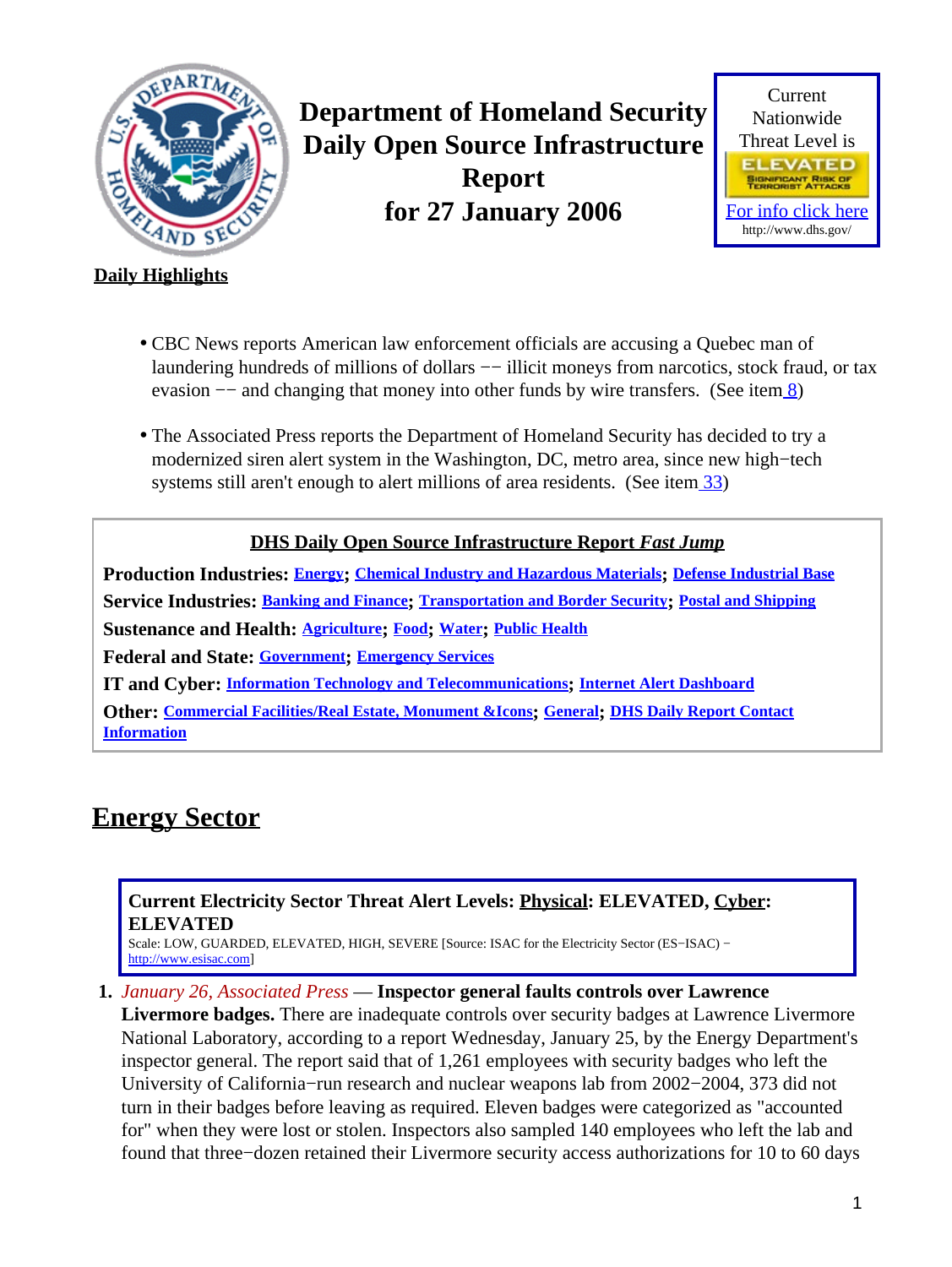after their departure date, and others did not follow proper procedures for security termination briefings or processing. "...any failure to properly control security badges and clearance terminations for departing Livermore employees has the potential to degrade the department's security posture," said the report, which recommended better internal controls at the lab including improvements to how badges are retrieved and the Energy Department is notified about security access termination. Michael Kane, an associate administrator at the Energy Department's National Nuclear Security Administration, said "We are aware that this inspection, and subsequent results, are similar to results identified previously at Los Alamos National Laboratory."

Source[: http://www.pe.com/ap\\_news/California2/CA\\_Lawrence\\_Livermore\\_](http://www.pe.com/ap_news/California2/CA_Lawrence_Livermore_Security_222015CA.shtml) [Security\\_222015CA.shtml](http://www.pe.com/ap_news/California2/CA_Lawrence_Livermore_Security_222015CA.shtml)

## **2.** *January 25, Agence France−Presse* — **Plutonium monitor could help combat proliferation.**

U.S. scientists are testing a prototype device that could help detect whether a country is secretly harvesting plutonium from its nuclear program with the goal of making a nuclear bomb. The device could help combat proliferation of weapons−grade plutonium among states that turn to nuclear power in the coming decades to meet their energy needs, the report in the next New Scientist says. But it is still being tested and thus cannot be used to defuse the present row embroiling Iran, which Western countries suspect is trying to build a bomb. And if it works, it still could not thwart states that refuse deals with nuclear inspectors or hide their reactors, it says. The detector built by researchers at Lawrence Livermore National Laboratory in California counts antineutrinos. If more plutonium is being produced than expected, the number of these high−energy particles will fall at a higher rate as more uranium is burned up. Scientists in France and Brazil are also building their own prototypes. The invention would not help measure the output of countries that refuse to have their facilities monitored, do not declare their reactors, or press ahead with building a nuclear bomb using enriched uranium rather than plutonium.

Source[: http://news.yahoo.com/s/afp/20060125/sc\\_afp/irannuclearpolit ics\\_060125192007](http://news.yahoo.com/s/afp/20060125/sc_afp/irannuclearpolitics_060125192007)

### [[Return to top](#page-0-1)]

## <span id="page-1-0"></span>**Chemical Industry and Hazardous Materials Sector**

**3.** *January 26, Burlington County Times (NJ))* — **School, homes, bank evacuated after gas line hit in New Jersey.** The Walnut Street Elementary School, four nearby homes and a bank in Delanco, NJ, were evacuated Wednesday, January 25, after a contractor accidentally punctured an underground natural−gas pipe, police said. No injuries were reported, police said. Workers demolishing a wall and a concrete walkway at the school struck a gas main with a backhoe at about 1 p.m. EST, school principal Dorothy Mongo said. The school was immediately evacuated, along with four homes within a one−block radius of the rupture and the Delanco Savings Bank on Burlington Avenue, police said. Police officers and firefighters temporarily closed Burlington Avenue and Walnut Street near the accident. Some 100 students were evacuated in about five minutes, Mongo said. They were taken to the nearby Pearson Elementary School on Burlington Avenue. Public Service Electric & Gas Co. crews shut off the gas main by 1:30 p.m. EST. A short time later, residents who had been evacuated were permitted to return to their homes and the bank reopened. Walnut Street Elementary School remained closed until Thursday, January 26.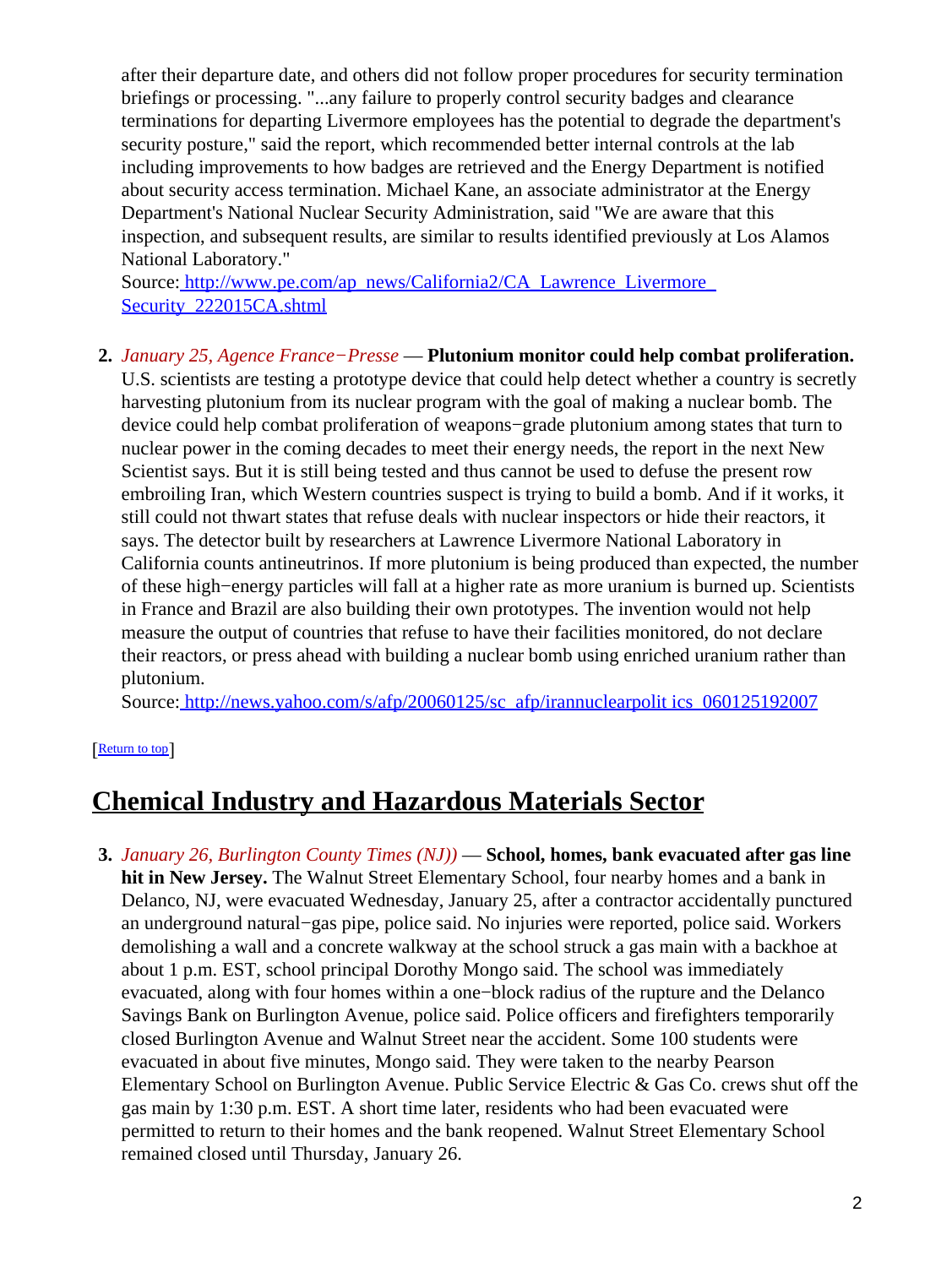## [[Return to top](#page-0-1)]

# <span id="page-2-0"></span>**Defense Industrial Base Sector**

**4.** *January 25, Global Security Newswire* — **Report encourages Pentagon to focus more on homeland defense.** The military needs increased focus on unconventional warfare and defense against nuclear and biological weapons, and less on developing certain advanced conventional weaponry, according to the report, "Restoring American Military Power, a Progressive Quadrennial Defense Review," by the Center for American Progress, released Tuesday, January 24. The review is intended to provide a counter−vision for the much−anticipated Defense Department Quadrennial Defense Review expected to soon be released. The group's report advocates cutting development and production of eight major weapons types: the F−22 fighter, Virginia class submarine, DD(X) Destroyer, V−22 Osprey, C−130J transport aircraft, offensive space−based weaponry, further deployment of the U.S. national missile defense system; and "obsolete and unnecessary elements of the nuclear posture." The weapons are costly but unnecessary, providing little additional advantage over other existing systems, according to the report. The report advocates doubling Pentagon expenditures on homeland defense to "at least \$20 billion" annually, to increase its capacities to support civil authorities following unconventional and high−explosive attacks or other incidents. The report also advocates abandoning development of a new earth penetrating nuclear weapon capability, maintaining a "surge capacity" for building additional warheads if needed, and continuing the administration's Reliable Replacement Warhead program.

Report: [http://www.americanprogress.org/atf/cf/%7bE9245FE4−9A2B−43C7](http://www.americanprogress.org/atf/cf/%7bE9245FE4-9A2B-43C7-A521-5D6FF2E06E03%7d/QDR.PDF) [−A521−5D6FF2E06E03%7d/QDR.PDF](http://www.americanprogress.org/atf/cf/%7bE9245FE4-9A2B-43C7-A521-5D6FF2E06E03%7d/QDR.PDF)

Source[: http://www.nti.org/d\\_newswire/issues/2006\\_1\\_25.html](http://www.nti.org/d_newswire/issues/2006_1_25.html)

### [[Return to top](#page-0-1)]

## <span id="page-2-1"></span>**Banking and Finance Sector**

**5.** *January 26, Reuters* — **First Data to spin off Western Union.** First Data Corp., the world's largest electronic and payment services processor, said it will spin off its Western Union money transfer business to shareholders but keep its struggling U.S. credit card issuing business. First Data said it would divest Western Union through a tax−free spin−off, creating an independent, publicly traded company focused on consumers. First Data plans to strengthen its U.S. card business, which has been its weakest performer, weighing down its payments and merchant businesses, but will look at selling other underperforming units within the company. Analysts said the spin−off made sense as the parts of First Data were worth more than the whole and leaving First Data's card and merchant businesses together available for continued cross−selling and operational synergies. Chief Executive Ric Duques said the company expects to complete the spin−off in the second half and will update shareholders when it reports first−quarter results in April. Following the deal, Denver−based First Data said it would reorganize into three divisions −− financial institution services, commercial services and international. Source: http://www.nytimes.com/reuters/business/business–financial–f irstdata.html? r=1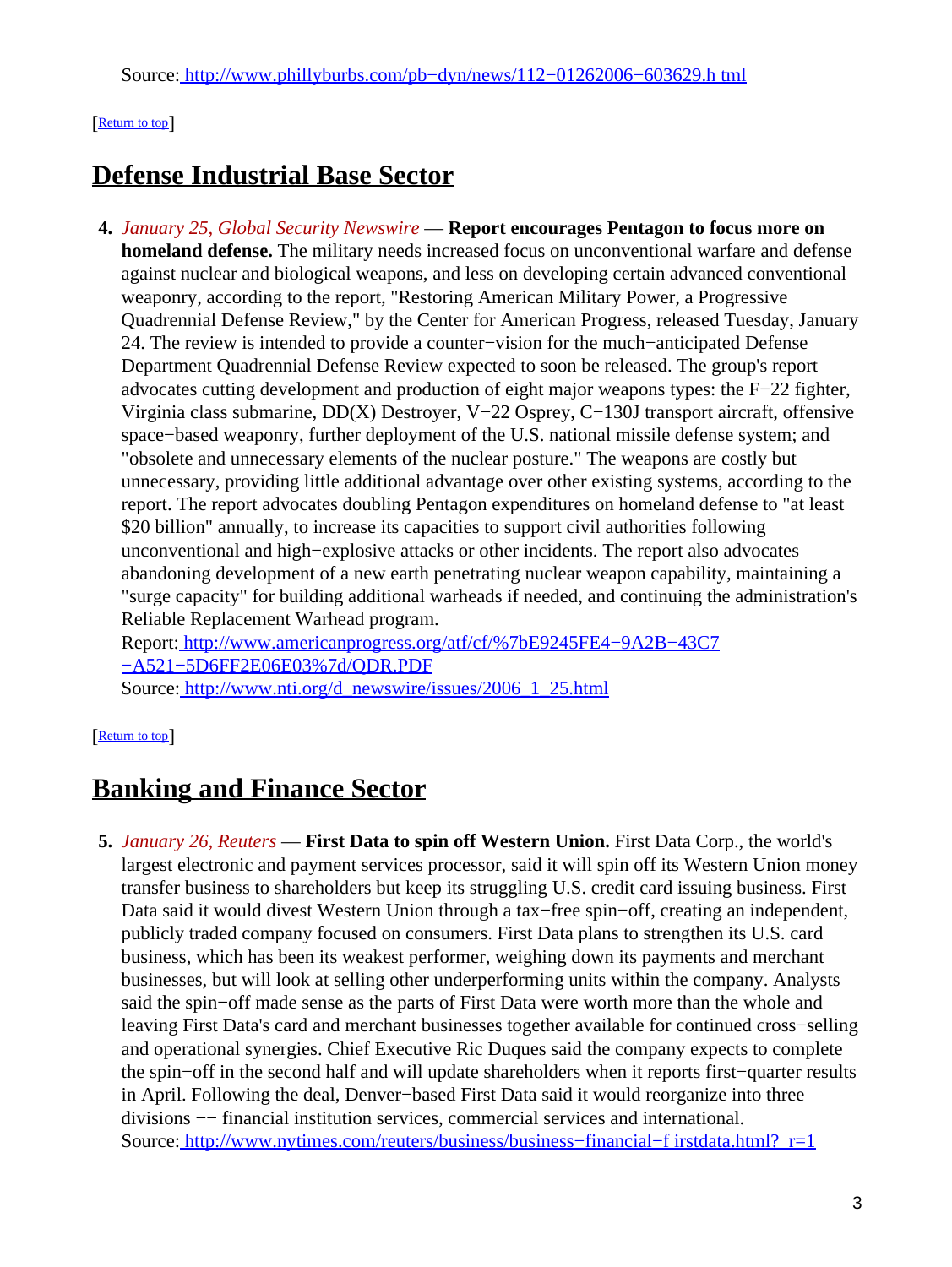**6.** *January 26, Associated Press* — **Ameriprise notifies clients of data theft.** Ameriprise Financial Inc. said Wednesday, January 25, it has notified about 226,000 people that personal data were stored on a laptop computer that was stolen from an employee's vehicle. Ameriprise said it has alerted 68,000 current and former financial advisers whose names and Social Security numbers were also stored on the same computer. About 158,000 clients had only their names and internal account numbers exposed. Ameriprise said it had received no reports that the data lost in the theft had been used improperly. Ameriprise said the theft appeared to be a "random criminal act" and that it has been working with law enforcement to recover the laptop, which it said was stolen from an employee's locked vehicle that was parked offsite. Company spokesperson Steve Connolly said the laptop was stolen in late December outside Minnesota, but he declined to say where. Ameriprise said there was no other client−identifying information on the computer such as Social security numbers, addresses, phone numbers, or birth dates. Client accounts could not be accessed with the information that was stored on the computer because Ameriprise does not allow access via account numbers alone without additional personal information provided only by the client.

Source[: http://www.newsobserver.com/24hour/business/story/3107334p−1 1809964c.html](http://www.newsobserver.com/24hour/business/story/3107334p-11809964c.html)

**7.** *January 25, Gannett* — **Identity theft, money target of con game.** Scam artists are targeting Ohio residents with an unclaimed funds ruse. The Ohio Department of Commerce's Division of Unclaimed Funds issued an identity theft alert Tuesday, January 24 after receiving numerous complaints from residents throughout the state. Potential victims receive a letter or telephone call from an organization calling itself the "Department of Unclaimed Funds," located on West Fifth Avenue in Columbus, OH, telephone 1−800−467−7010. The individuals writing the letters and making the calls are using various names including Brian Green, Fernando, and Amy. The scammers are also using a Sacramento, CA address and the name of David Reynolds. "The so−called 'Department of Unclaimed Funds' is not a government entity and has no relationship to the Ohio Division of Unclaimed Funds or any other State of Ohio agency," Unclaimed Funds Superintendent David Moore stated. This organization is informing Ohioans that they have unclaimed funds to be claimed and asks for a credit card number to charge \$80 to receive a claim form. The organization also has asked for copies of drivers' licenses and Social Security cards.

Source[: http://www.centralohio.com/apps/pbcs.dll/article?AID=/BE/200](http://www.centralohio.com/apps/pbcs.dll/article?AID=/BE/20060125/NEWS01/601250307/1002&template=BE) [60125/NEWS01/601250307/1002&template=BE](http://www.centralohio.com/apps/pbcs.dll/article?AID=/BE/20060125/NEWS01/601250307/1002&template=BE)

<span id="page-3-0"></span>**8.** *January 25, CBC News (Canada)* — **Quebec man accused of laundering millions.** American law enforcement officials are accusing a Quebec man of laundering hundreds of millions of dollars. Drug enforcement officials say Martin Tremblay, 43, laundered amounts of money that would rival the operations of some Columbian drug cartels. Officers had been keeping an eye on Tremblay and his company Dominion Investments for nearly three years. The man may have been laundering money for longer than three years, said special agent Christopher Giovino of the U.S. Drug Enforcement Administration. "He is charged with taking in illicit moneys from narcotics or stock fraud or tax evasion, and changing over that money into other funds by wire transfers," Giovino said. Giovino alleges Tremblay would then deposit that money, once laundered, into special accounts for customers. Investigators allege Tremblay would collect a commission for his efforts, and that he laundered as much as \$1 billion. Tremblay not only ran a brokerage house in the Bahamas, but was also the head of a Swiss bank in Nassau. In addition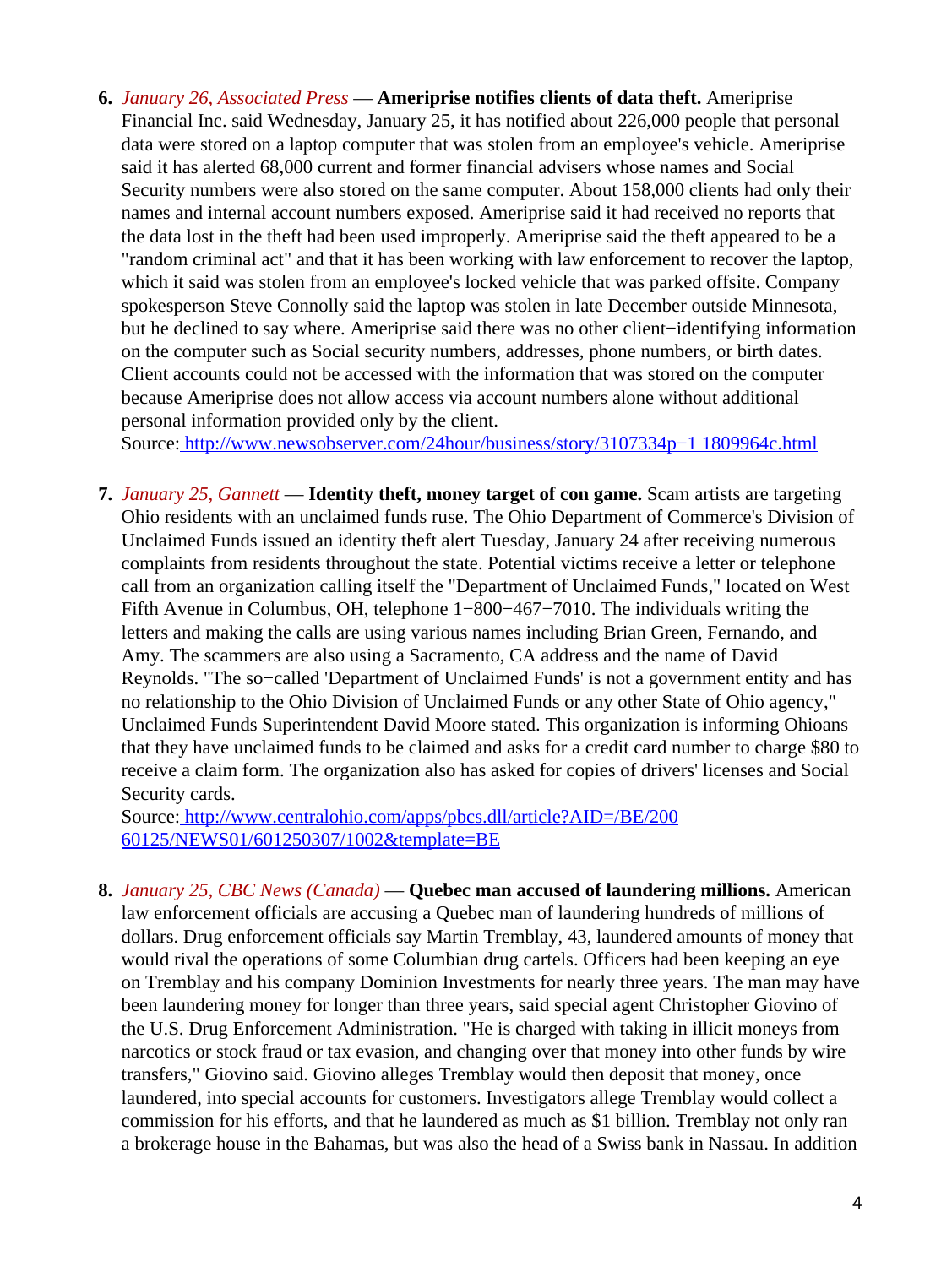to heading up the Dominion Investment brokerage house since 1994, Tremblay also ran the Nassau branch of Ferrier Lullin since 2005. Ferrier Lullin is one of the most important Swiss banks in Bahamas' capital city.

Source[: http://www.cbc.ca/montreal/story/qc−launder20060124.html?ref =rss](http://www.cbc.ca/montreal/story/qc-launder20060124.html?ref=rss)

## **9.** *January 25, WTOP (MD)* — **Maryland residents warned of new identity theft scam.**

Maryland officials are warning residents about a new phone scam. Attorney General Joe Curran says people posing as Maryland Health Department employees ask residents to verify their name, address, and bank account information in order to claim at \$1,000 prize from the Health Department. "The Maryland Health Department is not calling people offering prizes. Government agencies don't do that," he says. The same con artists have been scamming people in a dozen states, according to other Attorney's General offices. Residents in other states have received calls where a person claiming to be from the Health Department informs them that they are eligible for medical discount vouchers. The callers claim to already have the resident's personal information −− including address, name of their bank and bank account routing number –– and then ask the caller to "verify" their identity by reciting their checking account number.

Source[: http://www.wtopnews.com/?nid=25&sid=679597](http://www.wtopnews.com/?nid=25&sid=679597)

**10.** *January 25, Federal Trade Commission* — **Federal Trade Commission releases Top 10 consumer fraud complaint categories; identity theft leads the list.** On Wednesday, January 25, the Federal Trade Commission released its annual report detailing consumer complaints about fraud and identity theft in 2005. Complaints about identity theft topped the list, accounting for 255,000 of more than 686,000 complaints filed with the agency in 2005. The complaints, filed online or at a toll−free number, are shared via a secure database with more than 1,400 federal, state, and local law enforcement agencies, and law enforcement and consumer protection agencies in Canada and Australia. Identity theft complaints represented 37 percent of the 686,683 complaints filed. Other findings from the report include: Internet−related complaints accounted for 46 percent of all fraud complaints; the percent of Internet−related fraud complaints with "wire transfer" as the reported payment method more than tripled between 2003 and 2005; credit card fraud was the most common form of reported identity theft, followed by phone or utilities fraud, bank fraud, and employment fraud; the most frequently reported type of identity theft bank fraud was electronic funds transfers; the major metropolitan areas with the highest per capita rates of reported identity theft were Phoenix/Mesa/Scottsdale, AZ; Las Vegas/Paradise, NV; and Riverside/San Bernardino/Ontario, CA. Consumer Fraud and Identity Theft Complaint Data:

<http://www.consumer.gov/sentinel/pubs/Top10Fraud2005.pdf> Source[: http://www.ftc.gov/opa/2006/01/topten.htm](http://www.ftc.gov/opa/2006/01/topten.htm)

**11.** *January 25, Finextra* — **Financial Services Sector Coordinating Council warns U.S. banks to plan for bird flu pandemic.** The U.S. Financial Services Sector Coordinating Council (FSSCC) has issued a paper warning banks that their current business continuity measures may not be adequate for dealing with a widespread outbreak of bird flu. The council says a possible avian influenza pandemic poses a "unique threat" to the industry and is calling on banks to re−examine current contingency plans. The FSSCC says bird flu could cause problems for the industry that are distinct from the issues posed by disruptions associated with natural disasters or deliberate malicious activity. For example, a widespread bird flu epidemic is likely to affect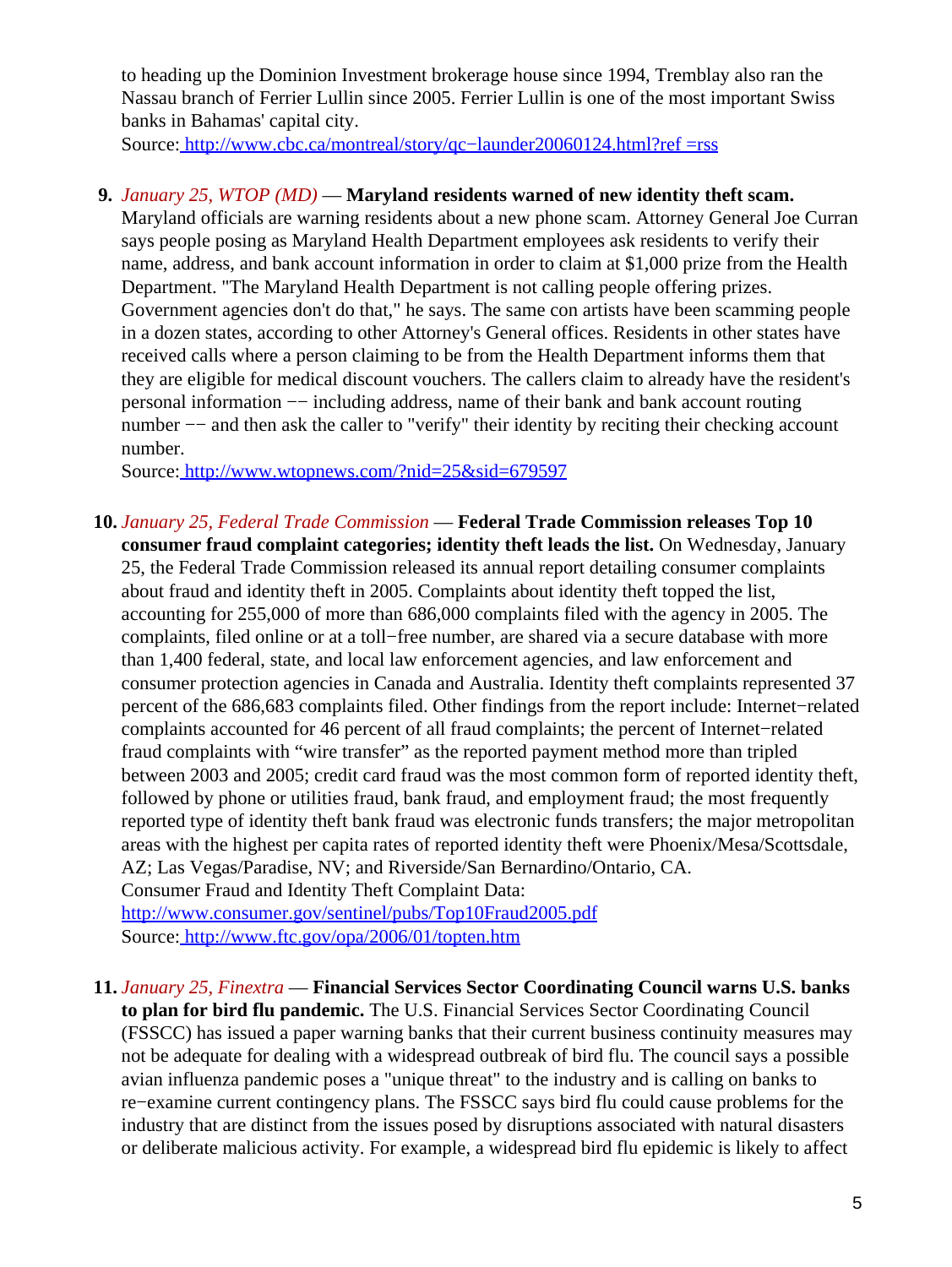multiple regions of the country and the world at the same time, so the backup facilities that banks have established −− even remote sites hundreds of miles distant from primary facilities −− may be just as afflicted as primary locations. Donald Donahue, chairman of the FSSCC says that continuity planning needs to encompass the long−term and large−scale disruptions. Reviews should include factors such as the splitting and segregating of critical staff into separate locations, expanded telecommuting, and the use of teleconferencing to avoid travel. The World Health Organization is expected to advise companies to plan for 25 percent absence. Paper[: http://www.fsscc.org/index.html.](http://www.fsscc.org/index.html.)

Source[: http://finextra.com/fullstory.asp?id=14802](http://finextra.com/fullstory.asp?id=14802)

### **12.** *January 25, KPTV−12 (OR)* — **Computer records of more than 300,000 Providence**

**patients stolen.** Some 365,000 patients who received health care through Providence Hospitals' home care system are being warned of possible identity theft after the theft of computer records. According to Providence, there is no evidence that the stolen information has been used by identity thieves. According to the heath care provider, the theft only affects those patients of Providence Home Services. Providence is currently contacting patients who were affected by the theft. The company said the stolen data includes Social Security numbers, clinical, and demographic information. According to the heath care provider, in a small number of cases, some patient financial data was stolen. Providence says the stolen data was on computer backup disks and tapes in a case that was stolen from the car of an employee. The theft was reported on December 31, 2005. The company says it is working with local law enforcement and the FBI. According to Providence, the duplicate data sources were taken home nightly by designated employees as part of a backup process intended to guarantee access to critical information in case of an emergency at our primary offices. Providence believes the thief would need specialized computer skills to access the data.

Source[: http://www.kptv.com/global/story.asp?s=4411046&ClientType=Pr intable](http://www.kptv.com/global/story.asp?s=4411046&ClientType=Printable)

## **13.** *January 25, Government Computer News* — **Agencies need to improve, share**

**money−laundering data.** The Department of Treasury released the first governmentwide analysis of money laundering and terrorist financing weaknesses that criminals and terrorists exploit through a variety of techniques. What the analysis determined was that additional data needs to be collected in a more consistent way across agencies to help stem the flow of illicit funds. The laundering methods include well−established techniques for integrating dirty money into the financial system through banks, as well as innovations that exploit global payment networks through money transmitters, online payment systems, stored−value cards, and informal value transfer systems such as unregulated international financing networks called halawas. Sixteen agencies and bureaus collaborated on the U.S. Money Laundering Threat Assessment, released earlier this month. The analysis revealed that agencies' data is not as developed as it should be, and not collected in a systematic way across government. Agencies have developed tracking systems that are tailored to meet their individual needs and are incompatible with other systems. Problems include data fields are collected by some but not all agencies, differences in definitions, and duplications. Currently, it is not possible to estimate with accuracy the total amount of money laundering activity that federal law enforcement captures.

Report:<http://www.ustreas.gov/offices/enforcement/pdf/mlta.pdf> Source[: http://www.gcn.com/vol1\\_no1/daily−updates/38092−1.html](http://www.gcn.com/vol1_no1/daily-updates/38092-1.html)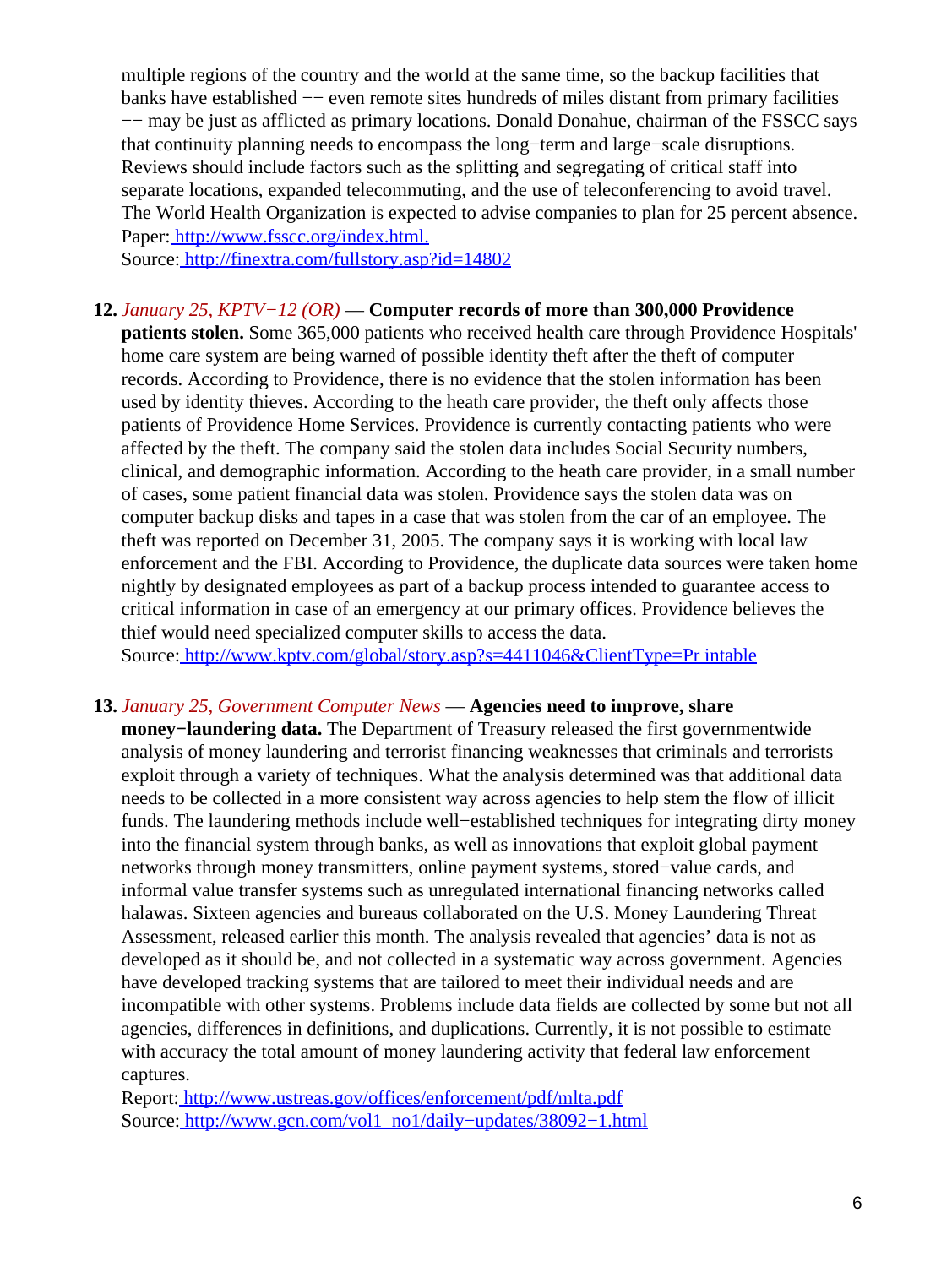## <span id="page-6-0"></span>**Transportation and Border Security Sector**

**14.** *January 26, Associated Press* — **Inactive grenade grounds Northwest flight attendant.** A Northwest Airlines flight attendant has been grounded and could face charges after security personnel found a real but inactive hand grenade in her carry−on luggage, officials said Wednesday, January 25. The 39−year−old Cordova, TN, woman, whose name was not released, was expected to appear Thursday in Milwaukee County Circuit Court. She had been scheduled to work on a Milwaukee−to−Detroit flight Tuesday morning, January 24, when federal Transportation Security Administration (TSA) officers detected the inert grenade in her baggage at Mitchell International Airport, said Kim Brooks, a spokesperson for the Milwaukee County Sheriff's Department. The attendant told the deputies that she purchased the grenade at an Army surplus store as a present to bring home for her son, Brooks said. She could be charged with disorderly conduct and also could face a federal fine of up to \$1,500, according to Brooks and TSA spokesperson Lara Uselding.

Source[: http://www.usatoday.com/travel/flights/2006−01−26−grenade−at tendant\\_x.htm](http://www.usatoday.com/travel/flights/2006-01-26-grenade-attendant_x.htm)

- **15.** *January 26, Department of Transportation* — **Work to repair highway and rail bridges over St. Louis Bay making progress.** Work to rebuild the bridges over St. Louis Bay, MS, is reaching "critical mass" according to Department of Transportation Secretary Norman Y. Mineta who arrived in Gulfport, MS, Thursday, January 26, for a progress report on hurricane recovery efforts. Mineta took a train ride over the repaired CSX railroad bridge and then boarded a U.S. Coast Guard vessel for a close−up look at the devastated U.S. 90 highway bridge. He reviewed plans to begin construction on a replacement to that span. The railroad bridge will open in early February, with work to begin on the U.S. 90 crossings over St. Louis Bay and Biloxi Bay as soon as possible, Mineta said. Mineta said his Department waived contracting rules to allow Mississippi officials to move forward with their plans to hire contractors to rebuild the highway bridge and a similar bridge between Biloxi and Ocean Springs. Mineta explained that repairs couldn't begin on either of the U.S. 90 bridges until much of the road was repaired between Gulfport and Biloxi so construction crews could get to the bridges. Work on the St. Louis Bay bridge is expected to begin as soon as early February. Mineta 's remarks:<http://www.dot.gov/affairs/minetasp012606.htm> Source[: http://www.dot.gov/affairs/dot1306.htm](http://www.dot.gov/affairs/dot1306.htm)
- **16.** *January 26, Empire Information Services (NY)* — **New York's small airports to receive improvement funding.** New York State Department of Transportation (NYSDOT) Commissioner Thomas J. Madison Jr. on Thursday, January 26, announced \$76.4 million in a new aviation improvement funding program that will help New York's small airports make infrastructure and aviation security improvements that will secure and modernize the State's public−use general aviation airports. The \$76.4 million in Bond funds includes \$30 million to improve aviation security, and will support improvements that include the installation of fencing, barriers, and lighting, and the construction of police substations for airports servicing aircraft weighing more than 12,500 pounds. To support regional economic development, \$26 million of the funding will be used to support airports currently serving business aviation with existing runways of at least 3,000 feet in length. Projects must be shown to enhance existing business aviation service and demonstrate historical or projected business activity growth. The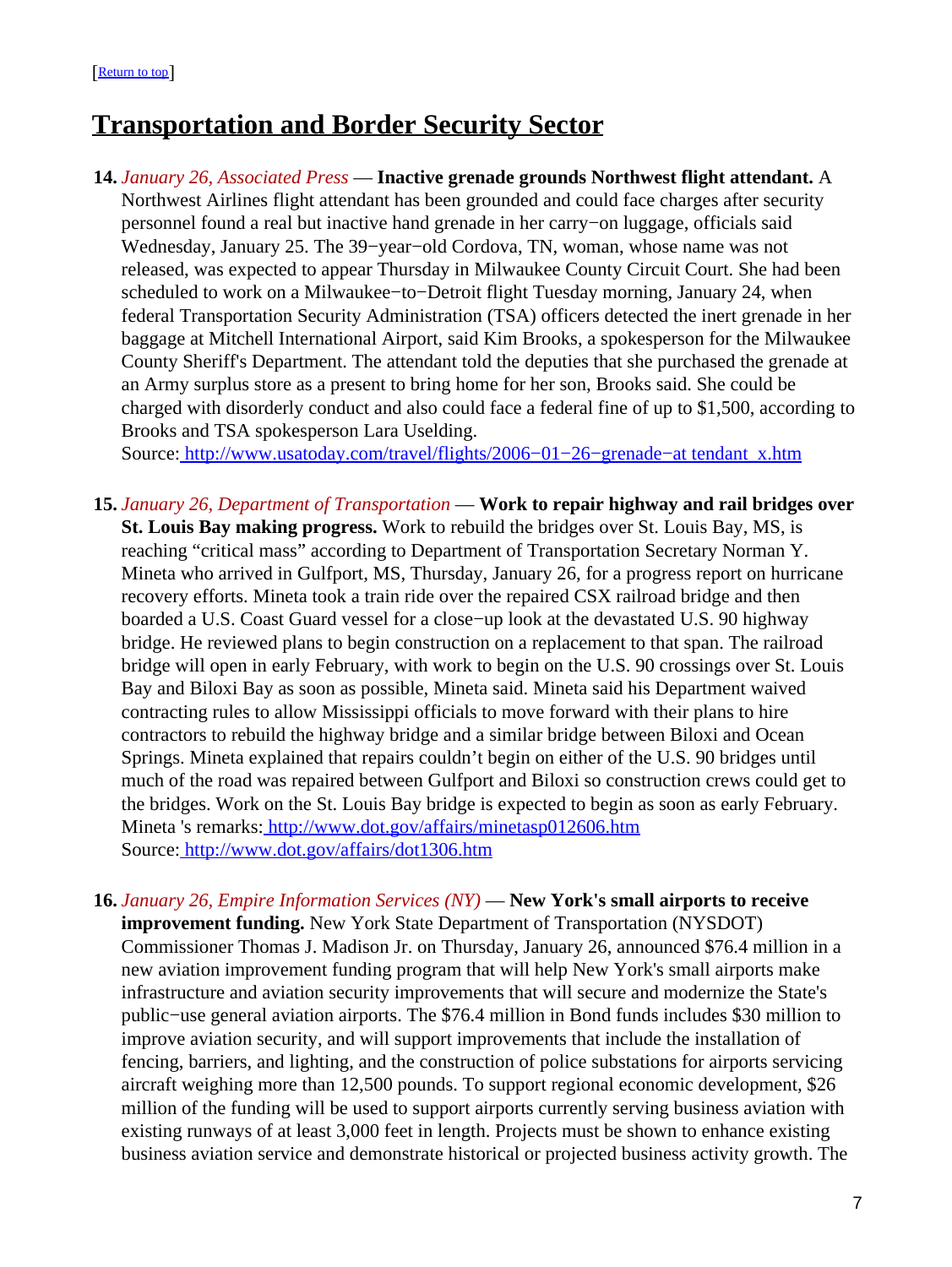\$2.9 billion Bond Act is part of an overall five−year, \$17.96 billion Department of Transportation capital program approved by the Governor and the Legislature last year, that will fund improvements to New York's multi−modal transportation system through 2010. Source[: http://www.eisinc.com/release/storiesh/NYSDOT.020.html](http://www.eisinc.com/release/storiesh/NYSDOT.020.html)

**17.** *January 25, GovExec* — **FAA accuses New York controllers of overtime abuse.** Federal Aviation Administration (FAA) officials claim that air traffic controllers in New York have abused sick leave, workers compensation, and overtime. Union representatives say the allegations are false. In a press conference Wednesday, January 25, FAA officials said controllers at the New York Terminal Radar Approach Control center, which handles air traffic from all three of New York's major airports, unnecessarily racked up more than \$4 million in overtime pay in fiscal 2005. FAA took control over scheduling from the union this summer. As a result, agency officials said projected overtime costs for fiscal 2006 are less than \$1 million. Jeffrey Clarke, the manager of the New York facility, said FAA discovered a significant amount of sick leave abuse at the facility. Clarke said controllers often would call in sick on days adjoining days off, such as the Monday after a weekend. Clarke said the agency asked some employees to bring in documentation for their sick leave and that the agency brought disciplinary actions on some employees.

Source[: http://www.govexec.com/story\\_page.cfm?articleid=33239&dcn=to daysnews](http://www.govexec.com/story_page.cfm?articleid=33239&dcn=todaysnews)

**18.** *January 25, New York Times* — **MTA toughens terms of proposed transit contract.** The Metropolitan Transportation Authority (MTA) on Wednesday, January 25, proposed a contract considerably harsher than the one that the city's transit workers narrowly voted down on Friday, January 20, a move some labor experts said was designed to pressure union leaders to binding arbitration −− but could instead lead to new labor unrest. The authority's new offer keeps the provision that union members disliked most, a requirement that workers begin contributing 1.5 percent of their wages toward health−insurance premiums, and revives a proposal that had been taken off the table, that new workers contribute more to their pensions than current ones. It also includes provisions dropped early in the negotiations, like the expansion of one−person train operation. In addition, the authority's new offer eliminates a provision that delighted many workers: a pension refund that would give thousands of dollars to some 20,000 union members who made overpayments from 1994 to 2001. While some experts said the offer seemed to increase the possibility of another strike, others described it as a tactical move designed to show dissidents that the deal rejected last week was fair.

Source[: http://www.nytimes.com/2006/01/25/nyregion/nyregionspecial3/ 25cnd−mta.html](http://www.nytimes.com/2006/01/25/nyregion/nyregionspecial3/25cnd-mta.html)

[[Return to top](#page-0-1)]

# <span id="page-7-0"></span>**Postal and Shipping Sector**

Nothing to report. [[Return to top](#page-0-1)]

# <span id="page-7-1"></span>**Agriculture Sector**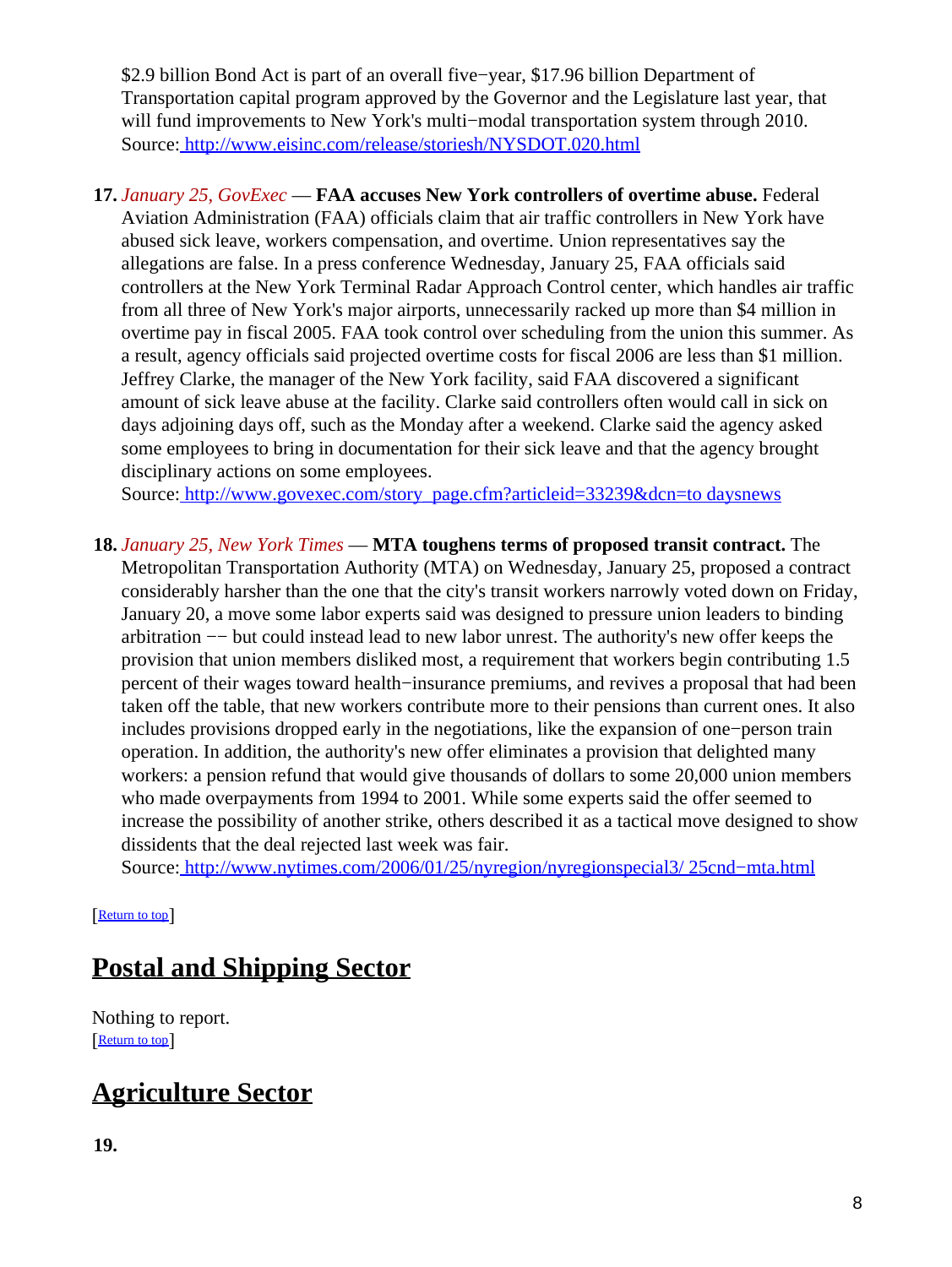*January 26, U.S. Department of Agriculture* — **Funds for hurricane disaster assistance announced.** U.S. Department of Agriculture (USDA) Secretary Mike Johanns Thursday, January 26, announced \$2.8 billion in aid to assist victims of the 2005 hurricane season. Agricultural producers will receive \$1.2 billion through various programs and \$1.6 billion will restore homes and rural communities. Johanns authorized the use of \$250 million from Section 32 funds in October 2005 for crop disaster, livestock, tree and aquaculture assistance. These funds will be distributed by way of five new programs; the Tree Indemnity Program (TIP), the Hurricane Indemnity Program (HIP), the Livestock Indemnity Program (LIP), and the Feed Indemnity Program (FIP); and an Aquaculture Block Grant program. Producers in Alabama, Florida, Louisiana, Mississippi, North Carolina and Texas counties declared primary presidential or secretarial disaster areas in 2005 because of hurricanes are eligible to apply for assistance under the new programs. Prior to today's funding announcement, USDA has made available more than \$1.7 billion to hurricane victims since September, bringing USDA's total hurricane aid to more than \$4.5 billion.

Agricultural aid factsheet[: http://www.usda.gov/wps/portal/!ut/p/\\_s.7\\_0\\_A/7\\_0\\_1OB?conten](http://www.usda.gov/wps/portal/!ut/p/_s.7_0_A/7_0_1OB?contentidonly=true&contentid=2006/01/0027.xml) [tidonly=true&contentid=2006/01/0027.xml](http://www.usda.gov/wps/portal/!ut/p/_s.7_0_A/7_0_1OB?contentidonly=true&contentid=2006/01/0027.xml) Source[: http://www.usda.gov/wps/portal/!ut/p/\\_s.7\\_0\\_A/7\\_0\\_1OB?conten](http://www.usda.gov/wps/portal/!ut/p/_s.7_0_A/7_0_1OB?contentidonly=true&contentid=2006/01/0026.xml)

[tidonly=true&contentid=2006/01/0026.xml](http://www.usda.gov/wps/portal/!ut/p/_s.7_0_A/7_0_1OB?contentidonly=true&contentid=2006/01/0026.xml)

**20.** *January 26, Palm Beach Post (FL)* — **Citrus greening spreads to trees in eleven Florida counties.** Citrus greening, an incurable citrus disease first detected in Florida in August, has now spread to 11 counties, a state entomologist said Wednesday, January 25. "Citrus greening is well−established in Florida, and we won't be able to get rid of it," said Susan Halbert, an entomologist with the Florida Department of Agriculture's Division of Plant Industry. The disease, which is fatal to citrus and is transmitted by an insect called the Asian citrus psyllid, has been identified in 408 residential properties and 10 commercial groves. The finds are in Palm Beach, Martin, St. Lucie, Monroe, Miami−Dade, Broward, Highlands, Collier, Hendry, DeSoto, and Sarasota counties. Surveyors are looking for more in the southwest part of the state, Halbert told growers attending the Indian River Citrus Seminar at the St. Lucie County Fairgrounds. University of Florida economist Ron Muraro said grapefruit growers who decide to stay in business and attempt to manage canker and greening can expect their costs to increase at least \$200 to \$300 an acre. But he thinks they can still make a profit. Source[: http://www.palmbeachpost.com/business/content/business/epape](http://www.palmbeachpost.com/business/content/business/epaper/2006/01/26/a1d_greening_0126.html)  $r/2006/01/26/a1d$  greening 0126.html

[[Return to top](#page-0-1)]

## <span id="page-8-0"></span>**Food Sector**

**21.** *January 26, Associated Press* — **Japan approves U.S. beef.** The 700 tons of U.S. beef distributed in Japan after the country eased its import ban last month is safe and can be eaten with no worries, Japan's agriculture minister said Thursday, January 26. Shoichi Nakagawa told parliament the meat was closely checked for banned material such as bone and brains when it entered the country. Japan halted imports again last week after it found banned spinal bones in a shipment of American veal. Nakagawa said about 1,500 tons of U.S. beef has entered Japan since the easing of a two−year−old ban on December 12, 2005. The ban was imposed in 2003 after the discovery of mad cow disease in an American herd. Of those 1,500 tons, more than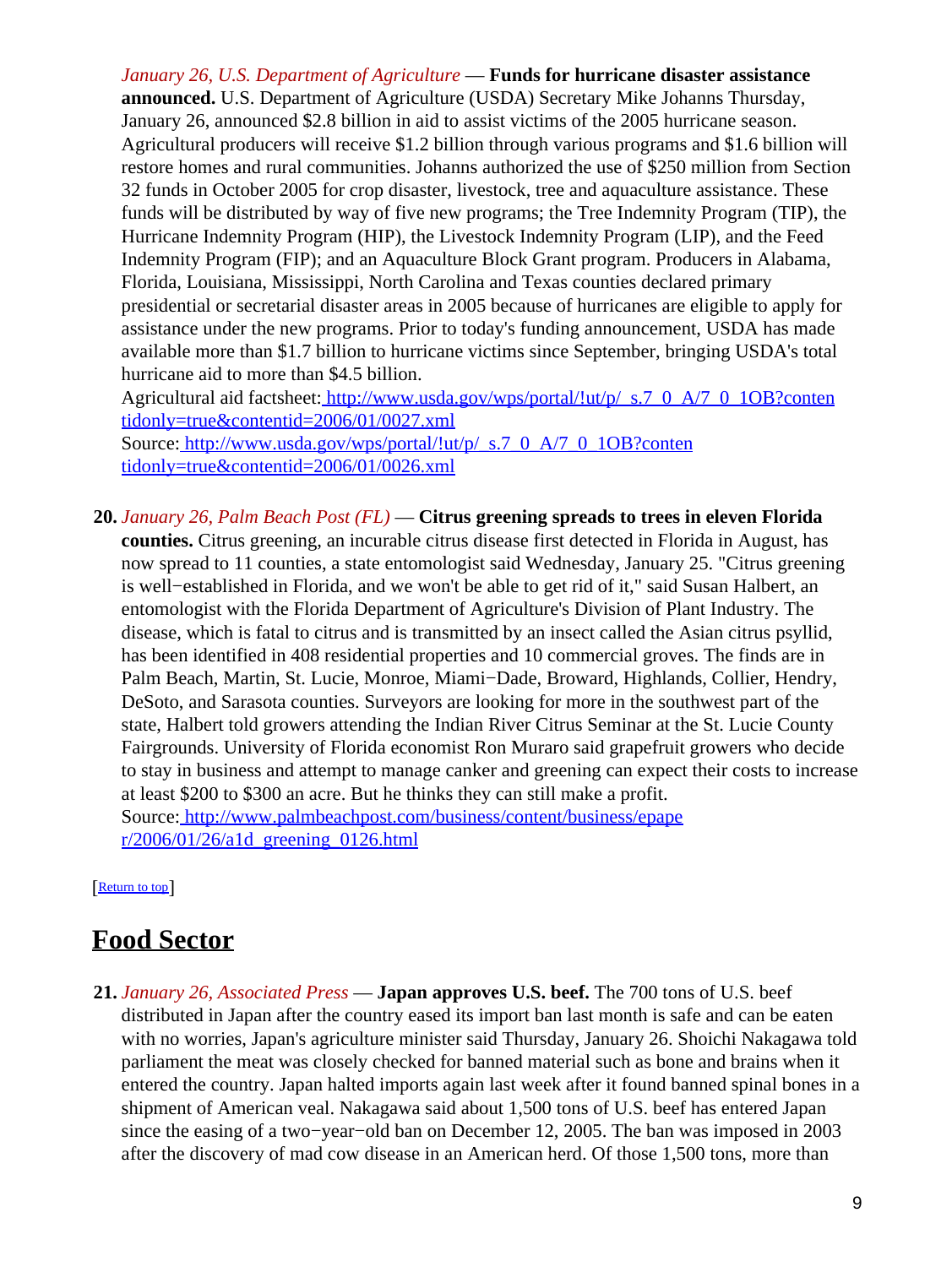700 tons have already been distributed to supermarkets, restaurants and other outlets, but Nakagawa said that meat posed no health risk. Vice agriculture minister Mamoru Ishihara said Japan is considering limiting U.S. beef imports from about 10 facilities Japanese officials had inspected. Tokyo dispatched a team of inspectors to 11 facilities in five states −− Colorado, Kansas, Texas, Nebraska and California –– among dozens of exporters in December, days after announcing the easing of an import ban.

Source[: http://www.chron.com/disp/story.mpl/ap/world/3614461.html](http://www.chron.com/disp/story.mpl/ap/world/3614461.html)

## [[Return to top](#page-0-1)]

## <span id="page-9-0"></span>**Water Sector**

**22.** *January 26, Philadelphia Inquirer (PA)* — **School's water being retested for E. coli.** Officials expect to know for sure Thursday, January 26, whether E. coli bacteria are in the water supply of Linden Elementary School in Doylestown, PA. Routine water tests detected the bacteria on Tuesday, January 24. No illness has been reported. Officials said they think the problem is with the test, not the water. While the test that came back Tuesday showed the presence of Escherichia coli, or coliform, it also showed good levels of chlorine. "Chlorine and coliform should not exist side by side, in theory. So we're at least cautiously hopeful that this is a testing anomaly," Doylestown Borough Manager John Davis said. For the second test, samples were also taken from the water distribution line. If there is a problem, that will help officials pinpoint it.

Source[: http://www.philly.com/mld/inquirer/news/local/13714262.htm](http://www.philly.com/mld/inquirer/news/local/13714262.htm)

**23.** *January 25, U.S. Environmental Protection Agency* — **New tool for determining cause of harm to rivers and streams.** The U.S. Environmental Protection Agency (EPA) has released a new Web−based tool, the Causal Analysis/Diagnosis Decision Information System (CADDIS), which simplifies determining the cause of contamination in impaired rivers, streams, and estuaries. An impaired body of water does not meet the state or federal water quality standards for one or more pollutants. More than a thousand U.S. water bodies have been identified as impaired, and in many cases, the cause is unknown. Before restorative or remedial actions can be taken, the cause of impairment must be determined. By helping to find the source of contamination, state and local organizations will be better able to implement the Clean Water Act. CADDIS provides a standardized and easily accessible system to help scientists find, use and share information to determine the causes of aquatic impairment. Causal analyses look at stressor−response relationships, meaning the effect of a specific substance or activity (stressor) on the environment. CADDIS was developed by EPA scientists through partnerships with EPA programs and regions, as well as states and tribes. The version of CADDIS released Wednesday, January 25, is the first of three.

CADDIS:<http://www.epa.gov/caddis>

Source[: http://yosemite.epa.gov/opa/admpress.nsf/27166bca9a9490ee852](http://yosemite.epa.gov/opa/admpress.nsf/27166bca9a9490ee852570180055e350/9b73001491d0256885257101004984aa!OpenDocument) [570180055e350/9b73001491d0256885257101004984aa!OpenDocument](http://yosemite.epa.gov/opa/admpress.nsf/27166bca9a9490ee852570180055e350/9b73001491d0256885257101004984aa!OpenDocument)

**24.** *January 06, Government Accountability Office* — **GAO−06−148: EPA Should Strengthen Ongoing Efforts To Ensure That Consumers Are Protected From Lead Contamination (Report).** Elevated lead levels in the District of Columbia's tap water in 2003 prompted questions about how well consumers are protected nationwide. The Environmental Protection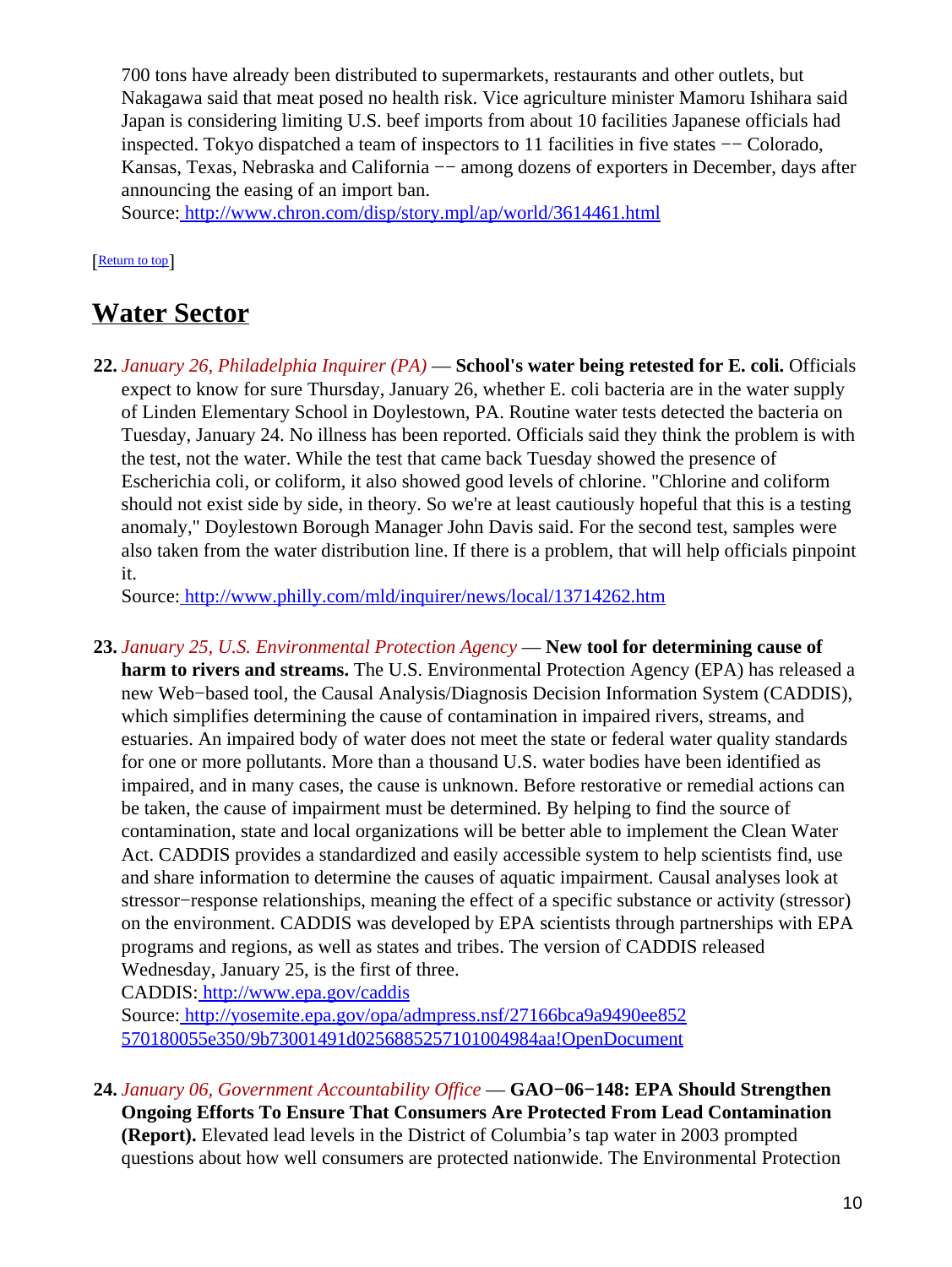Agency (EPA), states, and local water systems share responsibility for providing safe drinking water. Lead typically enters tap water as a result of the corrosion of lead in the water lines or household plumbing. EPA's lead rule establishes testing and treatment requirements. This report discusses (1) EPA's data on the rule's implementation; (2) what implementation of the rule suggests about the need for changes to the regulatory framework; and (3) the extent to which drinking water at schools and child care facilities is tested for lead. Among other things, the Government Accountability Office (GAO) recommends that EPA improve its data on key aspects of lead rule implementation, strengthen certain regulatory requirements and oversight, and assess the problem of lead in drinking water at schools and child care facilities. In commenting on a draft of this report, EPA generally agreed with our findings and recommendations.

Highlights:<http://www.gao.gov/highlights/d06148high.pdf> Source[: http://www.gao.gov/new.items/d06148.pdf](http://www.gao.gov/new.items/d06148.pdf)

[[Return to top](#page-0-1)]

# <span id="page-10-0"></span>**Public Health Sector**

**25.** *January 27, Associated Press* — **Indonesia reports new bird flu fatality.** An Indonesian market vendor died of the H5N1 strain of bird flu on Thursday, January 26, a hospital spokesperson said. The 22−year−old, who had a history of contact with dead poultry, died at Jakarta's Sulianti Saroso hospital for infectious diseases hospital, Ilham Patu said. Local test results released Wednesday, January 25, confirmed the man had bird flu. Blood and swab samples from the man have been sent to a World Health Organization approved laboratory in Hong Kong for confirmation. If they come back positive, Indonesia will raise its death toll to 15.

Source[: http://www.thejakartapost.com/detaillatestnews.asp?fileid=20 060126172741&irec=2](http://www.thejakartapost.com/detaillatestnews.asp?fileid=20060126172741&irec=2)

**26.** *January 26, Agence France−Presse* — **Epidemic of crippling disease spreads in Indian Ocean island.** An epidemic of a crippling and incurable mosquito−borne disease has continued to spread throughout the Indian Ocean island of Reunion, with thousands of new cases reported. Only in the last week more than 5,600 new cases were reported, taking the total number of people infected by chikungunya to 22,167 on the French−ruled island since the beginning of the epidemic last March, said Gilles Brucker, director of a government health monitoring institute on Thursday, January 26. "We should expect that the number of cases will pass 30,000," Brucker said. "We should expect that the number of cases will pass 30,000," Brucker said. Chikungunya is Swahili for "that which bends up" and refers to the stooped posture of those afflicted by the disease for which there is no known vaccine or cure. Authorities on the volcanic island east of Madagascar, a French overseas department with a population of 760,000 and a popular holiday destination, have earmarked \$720,000 to fight the outbreak, including special mosquito−eradication brigades.

Chikungunya information: [http://www.phac−aspc.gc.ca/msds−ftss/msds172e.html](http://www.phac-aspc.gc.ca/msds-ftss/msds172e.html) Source[: http://www.todayonline.com/articles/97607.asp](http://www.todayonline.com/articles/97607.asp)

**27.** *January 26, Associated Press* — **Drug company to begin bird flu clinical trials.** Drug maker GlaxoSmithKline PLC hopes to start clinical trials in early April for its vaccine against the H5N1 bird flu strain, a company executive said Thursday, January 26. The United Kingdom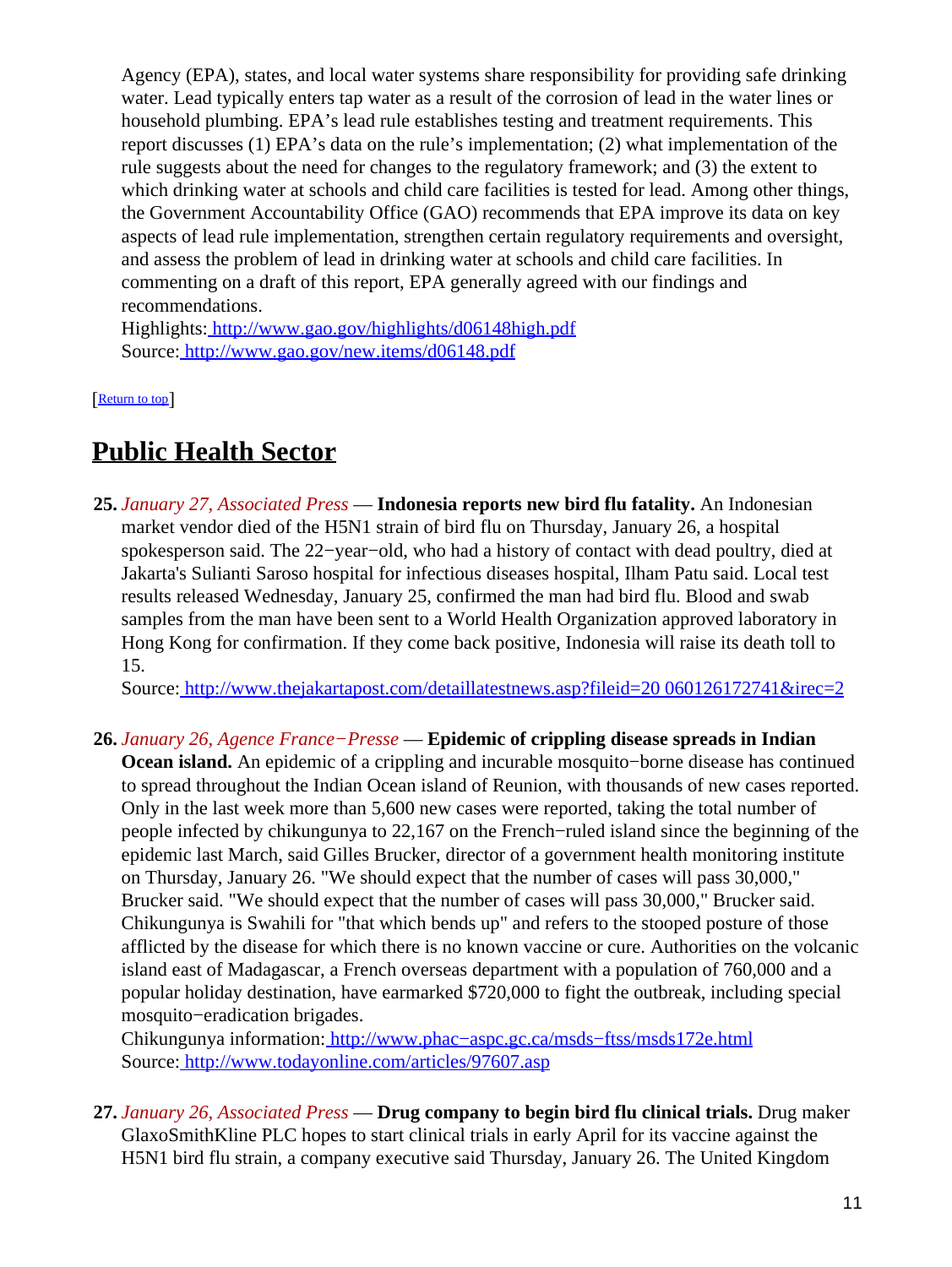based company would test the vaccine with two different boosters and the first results should come about three months later, said David Stout, president of the company's pharmaceutical operations. Production is slated to start by year's end, he said on the sidelines of the World Economic Forum's annual meeting. GlaxoSmithKline has submitted a mock−up dossier to the European Agency for the Evaluation of Medicinal Products (EMEA) seeking an outline approval to market a vaccine against pandemic flu. The mock−up process requires companies to conduct clinical trials for safety and to establish the dosage and schedule for core compounds to obtain quick authorization for pandemic vaccines.

Source[: http://www.sfgate.com/cgi−bin/article.cgi?f=/n/a/2006/01/26/](http://www.sfgate.com/cgi-bin/article.cgi?f=/n/a/2006/01/26/financial/f024900S05.DTL&type=health) [financial/f024900S05.DTL&type=health](http://www.sfgate.com/cgi-bin/article.cgi?f=/n/a/2006/01/26/financial/f024900S05.DTL&type=health)

## **28.** *January 25, University of Wisconsin−Madison* — **Scientists unravel mystery of how flu**

**viruses replicate.** University of Wisconsin−Madison researchers, led by virologist Yoshihiro Kawaoka, have found that influenza A viruses always organize the RNA fragments that make up the genetic contents of the virus in a circle of seven surrounding an eighth fragment. Like any other organism, an influenza virus's success in life is measured by its genetic track record, its ability to pass on genes from one generation to the next. But although much is known about the genes and inner workings of flu viruses, how the microbe organizes its genetic contents to seed future generations of viruses had remained an enduring mystery of biology. "We've found that the influenza virus has a specific mechanism that permits it to package its genetic materials" as it creates its infectious particles, says Yoshihiro Kawaoka, a veterinary medicine professor. "It was not really known whether the fragments were coming as a set," explains Kawaoka, whose team conducted the work using a long−studied influenza A virus. The fact that the virus requires a systematic −− as opposed to a random −− method of assembly opens the door to the development of new antiviral drugs and the harnessing of benign influenza viruses as gene vectors to optimize vaccine production, Kawaoka says. Source[: http://www.news.wisc.edu/12061.html](http://www.news.wisc.edu/12061.html)

#### [[Return to top](#page-0-1)]

## <span id="page-11-0"></span>**Government Sector**

**29.** *January 26, WTOC (GA)* — **Courthouse reopens after chemical evacuation.** The Chatham County Courthouse in Savannah, GA, is back open following Friday, January 20's evacuation and shutdown. The building was up and running, business as usual. On Friday, when chemical fumes from a cleaning agent known as xylene caused a few workers to get sick, the courthouse was shut down. No one was seriously injured, but Chatham County public health officials say emergency management did the right thing and avoided any major health issues. "We basically told them the levels people were exposed to, there was no long−term exposure, so there should be no long−term effects," said the health department's Chris Rustin. The chemical fumes were caused by a roofing contractor cleaning his equipment too close to an intake valve on the building's rooftop.

Source[: http://www.wtoctv.com/Global/story.asp?S=4397353&nav=0qq6](http://www.wtoctv.com/Global/story.asp?S=4397353&nav=0qq6)

### [[Return to top](#page-0-1)]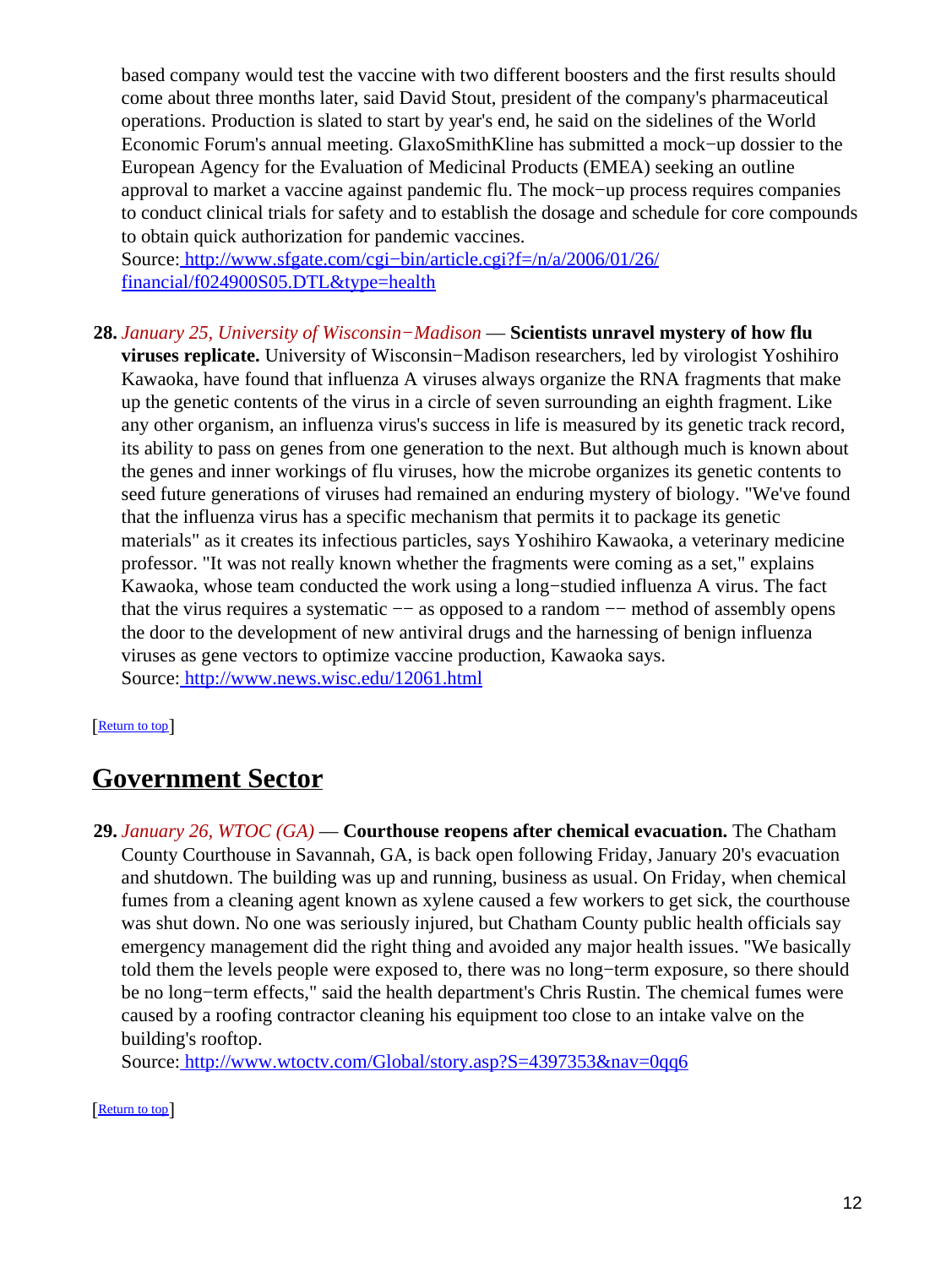# <span id="page-12-0"></span>**Emergency Services Sector**

**30.** *January 26, Federal Computer Week* — **Federal Emergency Management Agency prepares for 2006 hurricane season.** With less than five months until the 2006 hurricane season starts, the Federal Emergency Management Agency (FEMA) is already preparing for this year's season, the agency's chief information officer (CIO) said Wednesday, January 25. "A lot of this won't get done before June 1," the first day of the season, CIO Barry West said at a gathering of the Industry Advisory Council/American Council for Technology in Falls Church, VA. To prepare for the 2006 hurricane season, FEMA has commissioned studies by Gartner Research and other organizations and is looking at industry best practices, West said. It is also helping bolster the Department of Homeland Security's new Preparedness Directorate, which is assuming FEMA's preparedness activities. The agency is implementing a six−part, agency−wide retooling effort that includes improving logistics, customer service and personnel, West said. Improvements for this year also include beefing up the National Emergency Management Information System (NEMIS), which tracks incident coordination efforts. FEMA intends to eventually upgrade NEMIS to handle three or four catastrophes at a time, West said. The agency could have the next−generation system in place for the 2007 hurricane season, he said.

Source[: http://www.fcw.com/article92101−01−26−06−Web](http://www.fcw.com/article92101-01-26-06-Web)

**31.** *January 26, Associated Press* — **NTSB says all air ambulance crashes avoidable.** Federal safety investigators say 55 air ambulance crashes over the past three years, including a Colorado air ambulance crash last year, didn't have to happen. The National Transportation Safety Board (NTSB) made safety recommendations to the Federal Aviation Administration (FAA) Thursday, January 26. They suggest providing pilots with better training, night vision goggles, and crash avoidance systems. NTSB officials cite the Colorado crash as "the best examples of safety issues involved." On January Eleventh, 2005, a Colorado air ambulance crashed near Rawlins, WY, killing three people. But the FAA, which regulates aviation safety, says it believes voluntary cooperation with its current safety recommendations will improve air ambulance safety faster.

Source[: http://www.9news.com/acm\\_news.aspx?OSGNAME=KUSA&IKOBJECTID=0](http://www.9news.com/acm_news.aspx?OSGNAME=KUSA&IKOBJECTID=0806543e-0abe-421a-0155-7b7191900ca2&TEMPLATEID=0c76dce6-ac1f-02d8-0047-c589c01ca7bf) [806543e−0abe−421a−0155−7b7191900ca2&TEMPLATEID=0c76dce6−ac1f](http://www.9news.com/acm_news.aspx?OSGNAME=KUSA&IKOBJECTID=0806543e-0abe-421a-0155-7b7191900ca2&TEMPLATEID=0c76dce6-ac1f-02d8-0047-c589c01ca7bf) [−02d8−0047−c589c01ca7bf](http://www.9news.com/acm_news.aspx?OSGNAME=KUSA&IKOBJECTID=0806543e-0abe-421a-0155-7b7191900ca2&TEMPLATEID=0c76dce6-ac1f-02d8-0047-c589c01ca7bf)

**32.** *January 25, Des Moines Register (IA)* — **Homeland Security will handle Iowa's Capitol evacuation.** Governor Tom Vilsack has directed Iowa's Homeland Security administrator to make sure all of the emergency evacuation plans at the state Capitol are coordinated in wake of concerns that disabled people could not get out of the building. "The governor gave that task to homeland security so they can actually coordinate all of the different agencies' evacuation plans," the governor's spokesperson Joseph Jones said Wednesday, January 25. "The general concern, obviously, is for the well being and safety of the people who visit the Capitol and who work in the Capitol. Homeland security will now have the function of actually making sure all of those agency plans are coordinated and actually enacted." In addition, Rep. Mark Kuhn (D−IA) told lawmakers Wednesday morning that he has asked the governor to set up a special task force of state leaders and experts to review the state's plans. Source[: http://www.desmoinesregister.com/apps/pbcs.dll/article?AID=/](http://www.desmoinesregister.com/apps/pbcs.dll/article?AID=/20060125/NEWS10/60125008/1001/RSS01) [20060125/NEWS10/60125008/1001/RSS01](http://www.desmoinesregister.com/apps/pbcs.dll/article?AID=/20060125/NEWS10/60125008/1001/RSS01)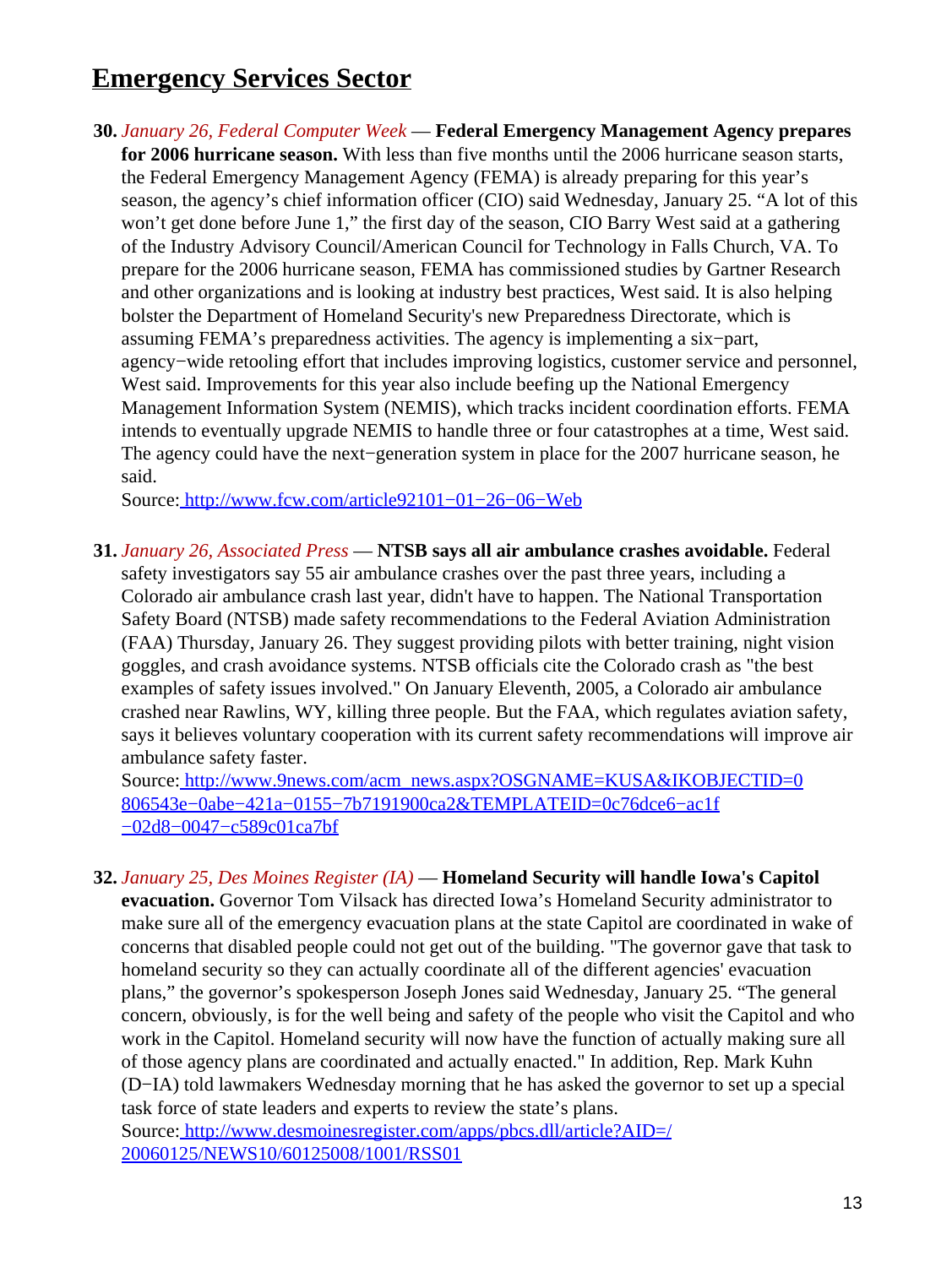<span id="page-13-0"></span>**33.** *January 25, Associated Press* — **Siren alert system to be tested Washington, DC, metro area.** Modernized sirens will be tested in Arlington and Alexandria, VA, and other local governments will be watching carefully. The Department of Homeland Security decided try the sirens after emergency managers determined that pager and e−mail alerts and other high−tech systems implemented since 9/11 still aren't enough to alert millions of area residents. In addition to a wail, the new sirens will broadcast information. Local residents will get vocal directions to move indoors, prepare to evacuate or turn on the radio or television for more details.

Source[: http://www.wjla.com/news/stories/0106/297006.html](http://www.wjla.com/news/stories/0106/297006.html)

**34.** *January 25, El Paso Times (TX)* — **Texas city receives upgraded 911 call center.** This week, El Paso, TX, will move its 911 system into a new downtown building in what emergency communication staff describe as a major improvement. Call−takers for 911 and El Paso police and fire dispatchers began working Thursday, January 26, in their new building, which replaces the communications room at Police Headquarters. The building will also house El Paso's Emergency Operations Center, said Fire Department Communications Division Chief Chris Celaya. The new site allows for police and fire dispatchers to be in closer communication and includes phone and computer upgrades, including greater use of the highway cameras of the Texas Department of Transportation, officials said. The center could eventually house dispatchers for other agencies, such as police for Socorro, Horizon City and the El Paso Independent School District.

Source[: http://www.borderlandnews.com/apps/pbcs.dll/article?AID=/200](http://www.borderlandnews.com/apps/pbcs.dll/article?AID=/20060125/NEWS/601250333) [60125/NEWS/601250333](http://www.borderlandnews.com/apps/pbcs.dll/article?AID=/20060125/NEWS/601250333)

[[Return to top](#page-0-1)]

# <span id="page-13-1"></span>**Information Technology and Telecommunications Sector**

**35.** *January 27, United Press International* — **AT&T to conduct disaster exercise.** AT&T will conduct its largest−ever network disaster recovery exercise in Dallas, TX, on Wednesday, February 8, the company said Wednesday, January 25. The telecommunications group said that self−contained equipment trucks will test and evaluate how well the company can support services in the event of a disaster. A total of 43 trailers will be used for the latest exercise in the Dallas−Fort Worth area. AT&T said it has invested over \$300 million in its network disaster recovery program, which includes engineers and technicians across the country. The team has been activated 21 times since 1990, including responding to Hurricanes Katrina and Rita last year, the San Diego wildfires in 2003 and the September 11, 2001, attacks in New York City. Source[: http://www.physorg.com/news10220.html](http://www.physorg.com/news10220.html)

## **36.** *January 25, FrSIRT* — **Oracle PL/SQL Gateway exclusion list security bypass**

**vulnerability.** A vulnerability has been identified in various Oracle products, which could be exploited by remote attackers to bypass security restrictions and gain unauthorized access to a vulnerable system. This is due to an input validation error in the PL/SQL Gateway component that does not properly handle malformed HTTP requests, which could be exploited by remote unauthenticated attackers to bypass the "PLSQLExclusion" list and gain access to "excluded" packages and procedures that will allow the compromise of the back end database server.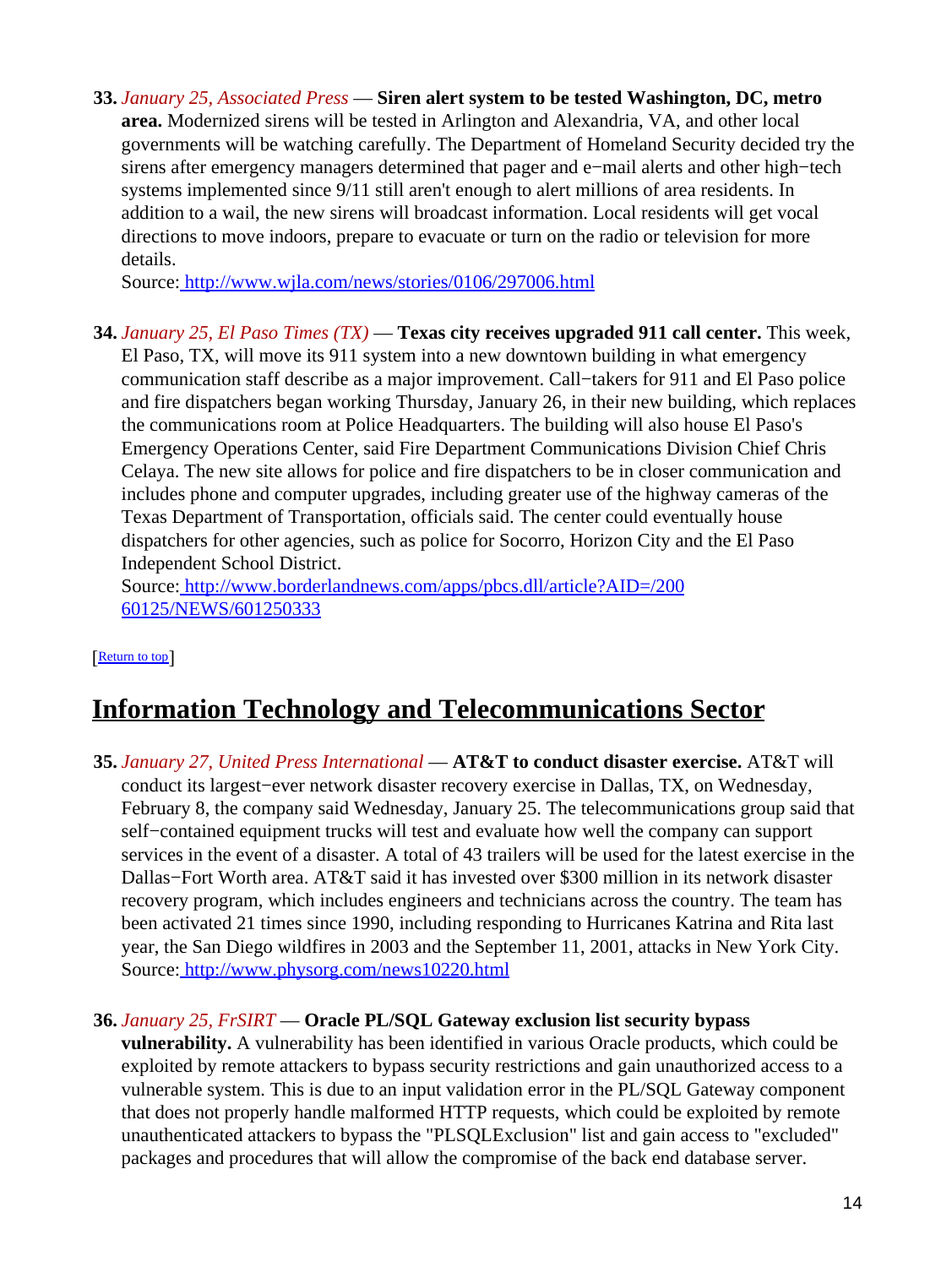FrSIRT is not aware of any official supplied patch for this issue. Source[: http://www.frsirt.com/english/advisories/2006/0338](http://www.frsirt.com/english/advisories/2006/0338)

## **37.** *January 25, FrSIRT* — **Cisco IOS TCLSH AAA command authorization bypass**

**vulnerability.** A vulnerability has been identified in Cisco IOS, which could be exploited by malicious users to bypass security restrictions and obtain elevated privileges. This issue is due to an error in the Authentication, Authorization, and Accounting (AAA) command authorization feature that does not properly perform authorization checks on commands executed from the Tool Command Language (Tcl) exec shell, which could be exploited by authenticated users to bypass command authorization checks resulting in unauthorized privilege escalation. Solution: Apply fixes:

[http://www.cisco.com/warp/public/707/cisco−response−20060125 −aaatcl.shtml](http://www.cisco.com/warp/public/707/cisco-response-20060125-aaatcl.shtml) Source[: http://www.frsirt.com/english/advisories/2006/0337](http://www.frsirt.com/english/advisories/2006/0337)

## **38.** *January 25, FrSIRT* — **HP Oracle for Openview multiple remote and local vulnerabilities.**

Multiple vulnerabilities were identified in Oracle for Openview (OfO). These flaws, initially reported in Oracle Critical Patch Update (January 2006), could be exploited by remote or local attackers to cause a denial of service, execute arbitrary commands, read and overwrite arbitrary files, disclose sensitive information, conduct SQL injection and cross site scripting attacks or bypass certain security restrictions. Solution: Apply Oracle Critical Patch Update (January 2006)[: http://www.oracle.com/technology/deploy/security/pdf/cpujan2 006.html](http://www.oracle.com/technology/deploy/security/pdf/cpujan2006.html) Source[: http://www.frsirt.com/english/advisories/2006/0323](http://www.frsirt.com/english/advisories/2006/0323)

## **39.** *January 25, FrSIRT* — **HP−UX local command execution and privilege escalation**

**vulnerability.** A vulnerability has been identified in HP−UX, which may be exploited by malicious users to obtain elevated privileges. This issue is due to an unspecified error that could allow local attackers to execute arbitrary commands with elevated privileges. Solution: HP−UX B.11.00 − Install PHCO\_29249 or later

HP−UX B.11.04 − Install PHCO\_32280 or later

HP−UX B.11.11 − Install PHCO\_30402 or later

Source[: http://www.frsirt.com/english/advisories/2006/0322](http://www.frsirt.com/english/advisories/2006/0322)

**40.** *January 25, Tech Web* — **Gartner bashes Oracle over security.** Oracle security practices are raising red flags, a Gartner analyst recently warned, and administrators should hunker down in protecting their database systems. Just five days after Oracle released a critical security update that patched 82 vulnerabilities, a Gartner researcher said in an online advisory that "Oracle can no longer be considered a bastion of security." Rich Mogull wrote, "The range and seriousness of the vulnerabilities patched in this update cause us great concern.... The database products alone include 37 vulnerabilities, many rated as easily exploitable and some potentially allowing remote database access. Oracle has not yet experienced a mass security exploit, but this does not mean that one will never occur." Mogull noted that Oracle administrators had avoided patching by relying on the database's strong security and the fact that the software was deployed deep within an enterprise's defenses. That no−patching procedure won't cut it now. To keep databases secure, Mogull recommended that companies shield all Oracle systems, patch known bugs  $--$  "because incomplete information from Oracle will make shielding incomplete," he said in an aside −− and pressure Oracle to get on the security stick. Source[: http://www.techweb.com/wire/security/177103864;jsessionid=O4](http://www.techweb.com/wire/security/177103864;jsessionid=O40E1UZM0ACXCQSNDBGCKH0CJUMEKJVN)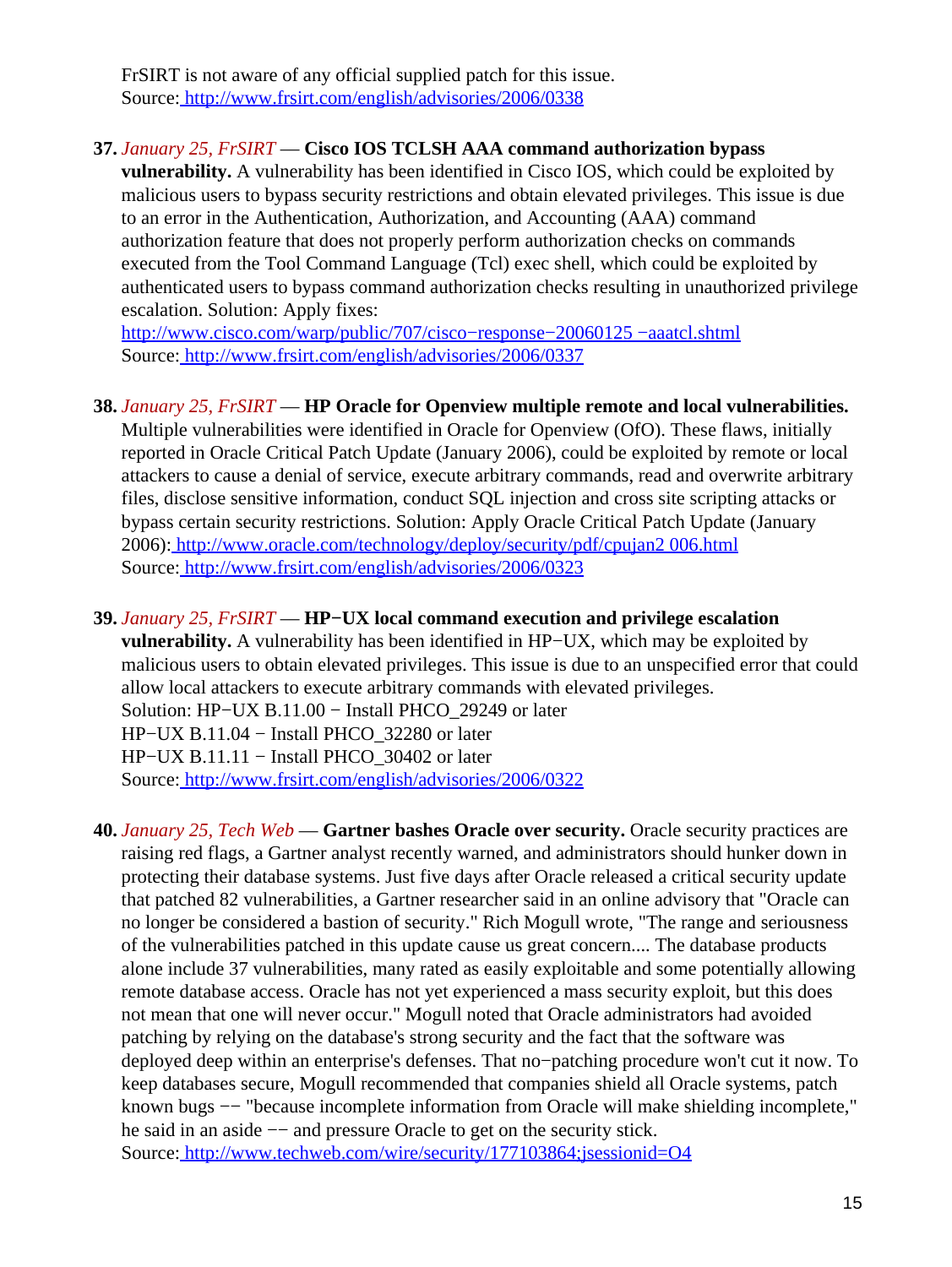## [0E1UZM0ACXCQSNDBGCKH0CJUMEKJVN](http://www.techweb.com/wire/security/177103864;jsessionid=O40E1UZM0ACXCQSNDBGCKH0CJUMEKJVN)

**41.** *January 25, CNET News* — **Skype could provide botnet controls.** Internet phone services such as Skype and Vonage could provide a means for cybercriminals to send spam and launch attacks that cripple Websites, experts have warned. Moreover, because many voice over Internet protocol (VoIP) applications use proprietary technology and encrypted data traffic that can't easily be monitored, the attackers will be able to go undetected. "VoIP applications could provide excellent cover for launching denial of service (DoS) attacks," the Communications Research Network said Wednesday, January 25. The Communications Research Network is a joint venture between Cambridge University and the Massachusetts Institute of Technology. The group urges VoIP providers to publish their routing specifications or switch to open standards. "These measures would...allow legitimate agencies to track criminal misuse of VoIP," Jon Crowcroft, a professor at Cambridge University in the UK, said in a statement. VoIP applications such as eBay's Skype and Vonage could give cybercriminals a better way of controlling their zombies and covering their tracks, the Communications Research Network said. "If the control traffic were to be obfuscated, then catching those responsible for DoS attacks would become much more difficult, perhaps even impossible," the group said in a statement.

<span id="page-15-0"></span>Source[: http://news.com.com/Skype+could+provide+botnet+controls/2100](http://news.com.com/Skype+could+provide+botnet+controls/2100-7349_3-6031306.html?tag=cd.top) [−7349\\_3−6031306.html?tag=cd.top](http://news.com.com/Skype+could+provide+botnet+controls/2100-7349_3-6031306.html?tag=cd.top)

## **Internet Alert Dashboard**

### **DHS/US−CERT Watch Synopsis**

**Over the preceding 24 hours, there has been no cyber activity which constitutes an unusual and significant threat to Homeland Security, National Security, the Internet, or the Nation's critical infrastructures.**

**US−CERT Operations Center Synopsis:** US−CERT is receiving reports of a new destructive email worm known as CME 24, which will actively disable anti−virus software on a host system and will also overwrite users' data files on the third of every month. This worm affects all recent versions of Microsoft Windows. CME 24 is also known as Nyxem.E, Blackmal.E, MyWife.d, BlackWorm, Tearec.A, Grew.a, and Kama Sutra.

This malcode spreads primarily by harvesting email addresses from files on the local machine and then emailing itself as an executable attachment. It uses subject lines such as "Photos", "\*Hot Movie\*", and "Miss Lebanon 2006" to entice the user into opening the attachment. As soon as the attachment is executed, the user's system is immediately infected. Infected hosts within a network enclave will also try to spread locally through network shares with weak passwords.

On the third of every month, CME 24 will over−write users' files on all accessible drives with the message "DATA Error [47 0f 94 93 F4 F5]". This will happen approximately 30 minutes after the user logins to the infected machine. The files affected by this variant will have the following file extensions: .doc, .xls, .mdb, .md3,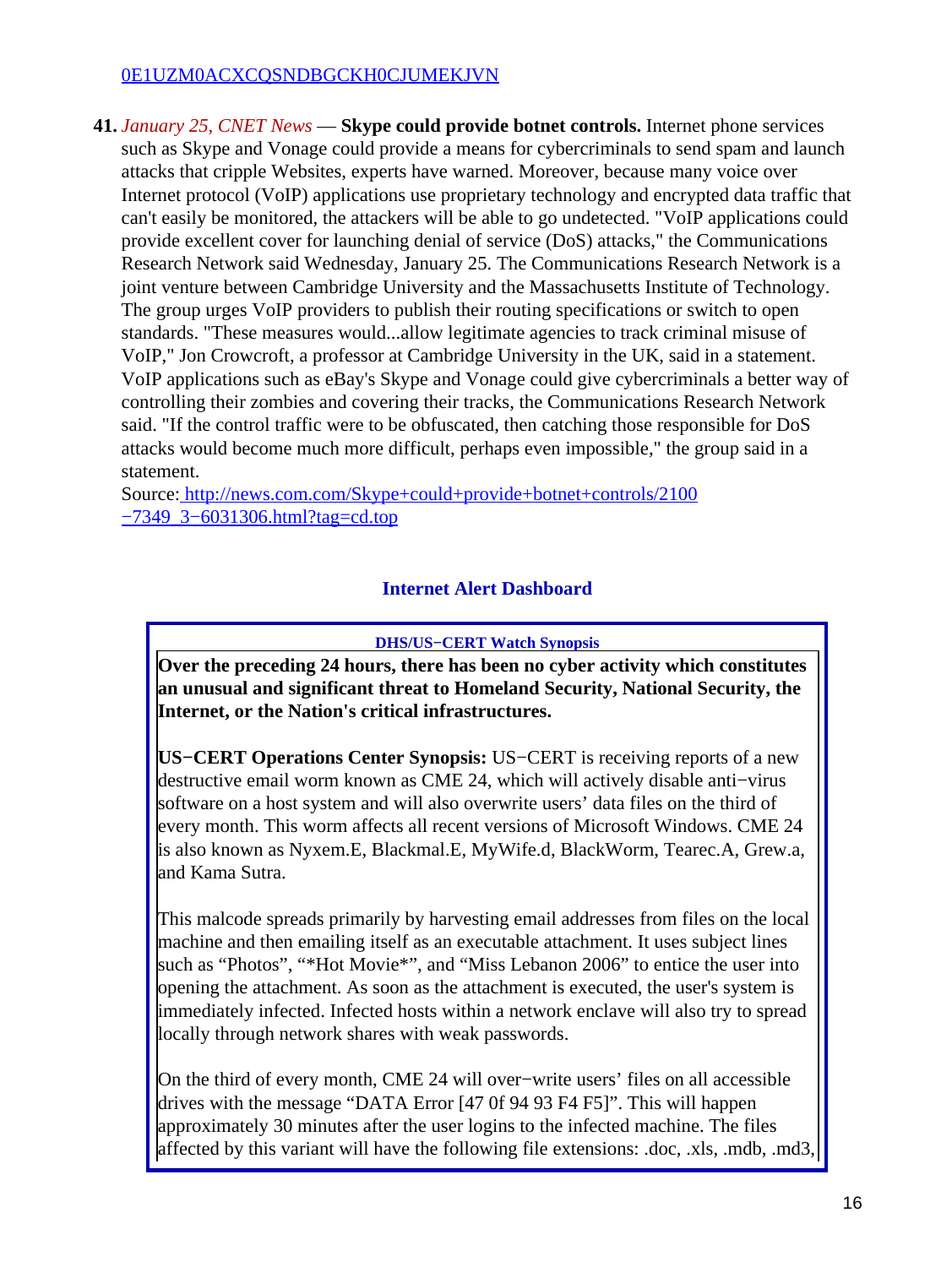.ppt, .pps, .zip, .rar, .pdf, .psd, and .dmp.

The infected host will also access a website containing a counter. The web counter shows how many machines have been infected, although it is expected that an infected machine may access that website on multiple occasions, thus inflating the number. The web counter has shown consistent growth with over 500,000 infections on Saturday and is now currently showing over 700,000 infections. FBI agents have received log data that resided on the web server, and is sharing the bulk data with US−CERT for analysis.

As CME 24 disables anti−virus systems, it leaves infected computers wide open to attack by other malware variants. All major anti−virus companies are offering signature files that should prevent infection. In addition, major anti−virus vendors are offering tools and instructions for removing this variant from their systems.

US−CERT has not received any reports of infections within the Federal space. Currently, US−CERT is coordinating the analysis of log file data that could be an indicator of infected systems, and will be distributing notifications to affected parties.

Nyxem Mass−mailing Worm US−CERT is aware of a new mass mailing worm known as Nyxem (CME−24). This worm relies on social engineering to propagate. Specifically, the user must click on a link or open an attached file.The Nyxem worm targets Windows systems that hide file extensions for known file types (this is the default setting for Windows XP and possibly other versions). The worm's icon makes it appear to be a WinZip file. As a result, the user may unknowingly execute the worm. For more information please review:<http://cme.mitre.org/data/list.html#24>

US−CERT strongly encourages users not to follow unknown links, even if sent by a known and trusted source. Users may also wish to visit the US−CERT Computer Virus Resources for general virus protection information at URL: [http://www.us−cert.gov/other\\_sources/viruses.html](http://www.us-cert.gov/other_sources/viruses.html)

#### **Current Port Attacks**

| Top 10        | $ 6881$ (bittorrent), 1026 (win-rpc), 445 (microsoft-ds), 25 (smtp), 65535 |
|---------------|----------------------------------------------------------------------------|
| <b>Target</b> | $(Adoreworm)$ , 135 (epmap), 139 (netbios-ssn), 80 (www), 6884 (---),      |
| <b>Ports</b>  | 32768 (HackersParadise)                                                    |
|               | Source: http://isc.incidents.org/top10.html; Internet Storm Center         |

To report cyber infrastructure incidents or to request information, please contact US−CERT at [soc@us−cert.gov](mailto:soc@us-cert.gov) or visit their Website: [www.us−cert.gov.](http://www.us-cert.gov/)

Information on IT information sharing and analysis can be found at the IT ISAC (Information Sharing and Analysis Center) Website: [https://www.it−isac.org/.](https://www.it-isac.org/)

#### [[Return to top](#page-0-1)]

# <span id="page-16-0"></span>**Commercial Facilities/Real Estate, Monument &Icons Sector**

Nothing to report. [[Return to top](#page-0-1)]